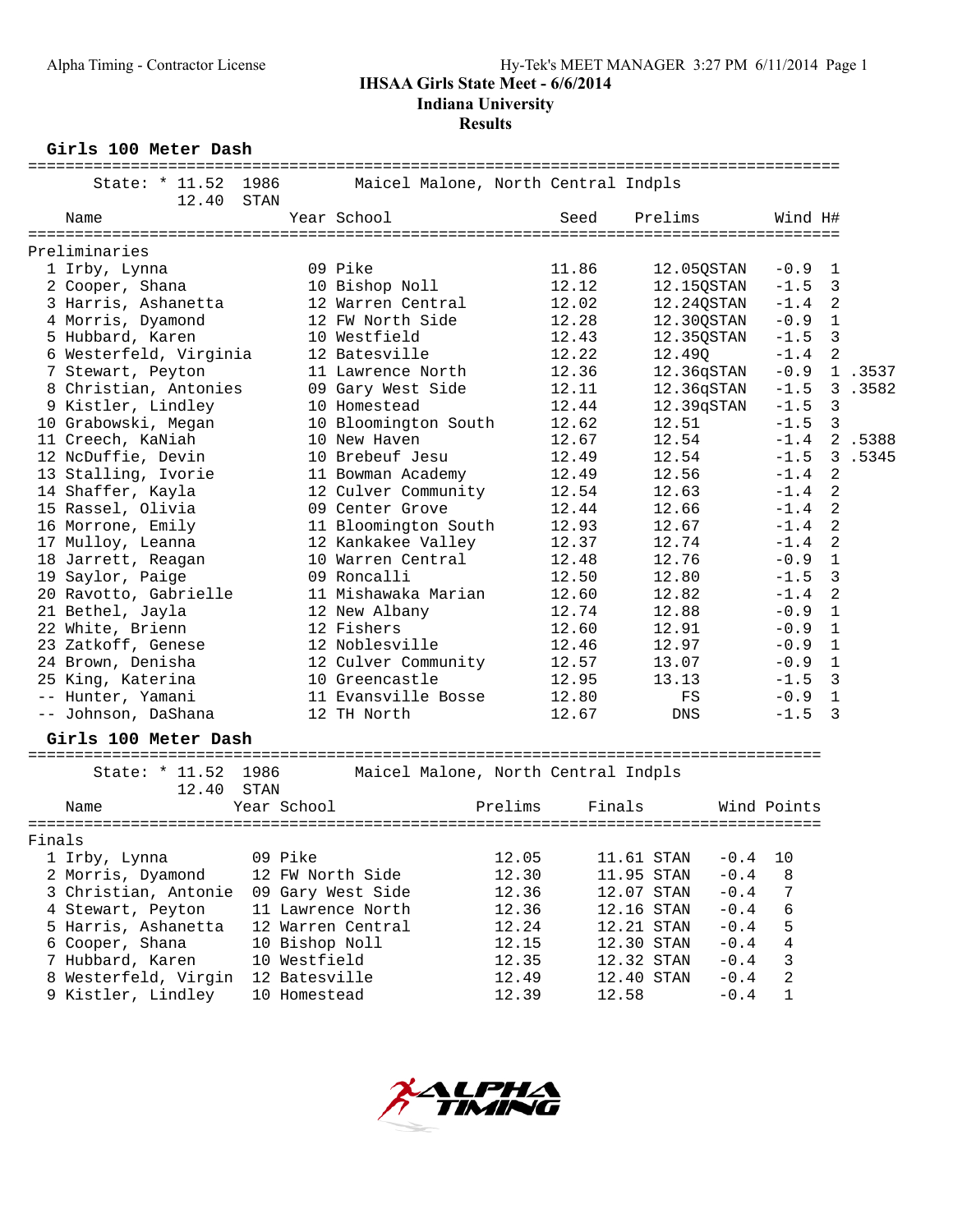# **Results**

**Girls 200 Meter Dash**

|        | ====================================<br>State: * 23.12 | 25.40 | 1986<br>STAN |              | Maicel Malone, North Central Indpls |         |                |                                    |        |             |             |        |
|--------|--------------------------------------------------------|-------|--------------|--------------|-------------------------------------|---------|----------------|------------------------------------|--------|-------------|-------------|--------|
|        | Name                                                   |       |              |              | Year School                         |         | Seed           | Prelims                            |        | Wind H#     |             |        |
|        | Preliminaries                                          |       |              |              |                                     |         |                |                                    |        |             |             |        |
|        |                                                        |       |              |              | 09 Pike                             |         | 24.63          |                                    |        | $-0.2$      |             |        |
|        | 1 Irby, Lynna                                          |       |              |              |                                     |         |                | 24.690STAN                         |        | $-2.1$      | 1<br>2      |        |
|        | 2 McGee, Amber                                         |       |              |              | 11 Fort Wayne Northrop              |         | 24.80<br>25.39 | 24.97QSTAN                         |        | $-2.3$      | 3           |        |
|        | 3 Cottrell, Kiawna                                     |       |              |              | 12 Pendleton Heights                |         |                | 25.540                             |        |             |             |        |
|        | 4 Kistler, Lindley                                     |       |              |              | 10 Homestead                        |         | 25.54          | 25.04QSTAN                         |        | $-0.2$      | $\mathbf 1$ |        |
|        | 5 Cooper, Shana                                        |       |              |              | 10 Bishop Noll                      |         | 25.49          | 25.21QSTAN                         |        | $-2.1$      | 2           |        |
|        | 6 Morris, Dyamond                                      |       |              |              | 12 FW North Side                    |         | 24.90          | 25.550                             |        | $-2.3$      | 3           |        |
|        | 7 Stewart, Peyton                                      |       |              |              | 11 Lawrence North                   |         | 25.24          | 25.33qSTAN                         |        | $-0.2$      | 1           |        |
|        | 8 Harris, Ashanetta                                    |       |              |              | 12 Warren Central                   |         | 25.21          | 25.53q                             |        | $-0.2$      | 1           |        |
|        | 9 Byrdsong, Bryeana                                    |       |              |              | 10 Warren Central                   |         | 25.21          | 25.56q                             |        | $-2.1$      | 2           |        |
|        | 10 Armstead, Aaliyah                                   |       |              |              | 11 EV Memorial                      |         | 25.66          | 25.66                              |        | $-2.1$      | 2           |        |
|        | 11 Gaines, Ayiana                                      |       |              |              | 12 South Bend Riley                 |         | 25.42          | 25.75                              |        | $-2.3$      | 3           |        |
|        | 12 Pronschinske, Rebecca                               |       |              |              | 09 Westfield                        |         | 25.99          | 25.77                              |        | $-0.2$      | 1           |        |
|        | 13 Caudle, Maya                                        |       |              |              | 12 Ben Davis                        |         | 25.67          | 25.82                              |        | $-2.1$      | 2           |        |
|        | 14 Bethel, Jayla                                       |       |              |              | 12 New Albany                       |         | 26.16          | 25.87                              |        | $-0.2$      | 1           |        |
|        | 15 Simmons, Kyara                                      |       |              |              | 09 Ben Davis                        |         | 25.14          | 25.95                              |        | $-2.3$      | 3           |        |
|        | 16 Shaffer, Kayla                                      |       |              |              | 12 Culver Community                 |         | 25.51          | 25.96                              |        | $-0.2$      | $\mathbf 1$ |        |
|        | 17 Grabowski, Megan                                    |       |              |              | 10 Bloomington South                |         | 25.91          | 26.15                              |        | $-2.3$      |             | 3.1418 |
|        | 18 DiNino, Renee                                       |       |              |              | 10 Lake Central                     |         | 25.86          | 26.15                              |        | $-2.1$      |             | 2.1468 |
|        | 19 Ravotto, Gabrielle                                  |       |              |              | 11 Mishawaka Marian                 |         | 25.85          | 26.35                              |        | $-0.2$      | $\mathbf 1$ |        |
|        | 20 Carver, Paris                                       |       |              |              | 09 Fishers                          |         | 25.86          | 26.46                              |        | $-0.2$      | 1           |        |
|        | 21 Hubbard, Karen                                      |       |              |              | 10 Westfield                        |         | 25.96          | 26.54                              |        | $-2.3$      | 3           |        |
|        | 22 Montemayer, Britney                                 |       |              |              | 11 South Newton                     |         | 25.84          | 26.75                              |        | $-2.3$      | 3           |        |
|        | 23 Stigall, Keeliegh                                   |       |              |              | 10 TH North                         |         | 26.18          | 27.01                              |        | $-2.1$      | 2           |        |
|        | 24 Henry, Jhala                                        |       |              |              | 09 Jeffersonville                   |         | 25.99          | 27.02                              |        | $-2.1$      | 2           |        |
|        | 25 White, Shaelynn                                     |       |              |              | 12 West Vigo                        |         | 26.77          | 27.64                              |        | $-2.3$      | 3           |        |
|        | 26 Westerfeld, Virginia                                |       |              |              | 12 Batesville                       |         | 25.67          | 27.97                              |        | $-2.3$      | 3           |        |
|        | -- Miller, Jocelyn                                     |       |              |              | 12 North Centra                     |         | 25.39          | DNS                                |        | $-2.1$      | 2           |        |
|        | Girls 200 Meter Dash                                   |       |              |              |                                     |         |                |                                    |        |             |             |        |
|        |                                                        |       |              |              |                                     |         |                |                                    |        |             |             |        |
|        | State: * 23.12                                         |       | 1986         |              | Maicel Malone, North Central Indpls |         |                |                                    |        |             |             |        |
|        |                                                        | 25.40 | STAN         |              |                                     |         |                |                                    |        |             |             |        |
|        | Name                                                   |       |              | Year School  |                                     | Prelims | Finals         |                                    |        | Wind Points |             |        |
| Finals |                                                        |       |              |              |                                     |         |                | ================================== |        |             |             |        |
|        | 1 Irby, Lynna                                          |       |              | 09 Pike      |                                     | 24.69   |                | 24.07 STAN                         | $+0.0$ | 10          |             |        |
|        |                                                        |       |              |              |                                     |         |                | 24.72 STAN                         |        |             |             |        |
|        | 2 McGee, Amber                                         |       |              |              | 11 Fort Wayne Northrop              | 24.97   |                |                                    | $+0.0$ | 8           |             |        |
|        | 3 Morris, Dyamond                                      |       |              |              | 12 FW North Side                    | 25.55   |                | 24.73 STAN                         | $+0.0$ | 7           |             |        |
|        | 4 Cooper, Shana                                        |       |              |              | 10 Bishop Noll                      | 25.21   |                | 25.16 STAN                         | $+0.0$ | 6           |             |        |
|        | 5 Cottrell, Kiawna                                     |       |              |              | 12 Pendleton Heights                | 25.54   |                | 25.17 STAN                         | $+0.0$ | 5           |             |        |
|        | 6 Byrdsong, Bryeana                                    |       |              |              | 10 Warren Central                   | 25.56   |                | 25.23 STAN                         | $+0.0$ | 4           |             |        |
|        | 7 Kistler, Lindley                                     |       |              | 10 Homestead |                                     | 25.04   |                | 25.37 STAN                         | $+0.0$ | 3           |             |        |
|        | 8 Harris, Ashanetta                                    |       |              |              | 12 Warren Central                   | 25.53   | 26.28          |                                    | $+0.0$ | 2           |             |        |
|        | -- Stewart, Peyton                                     |       |              |              | 11 Lawrence North                   | 25.33   |                | DNS                                | $+0.0$ |             |             |        |

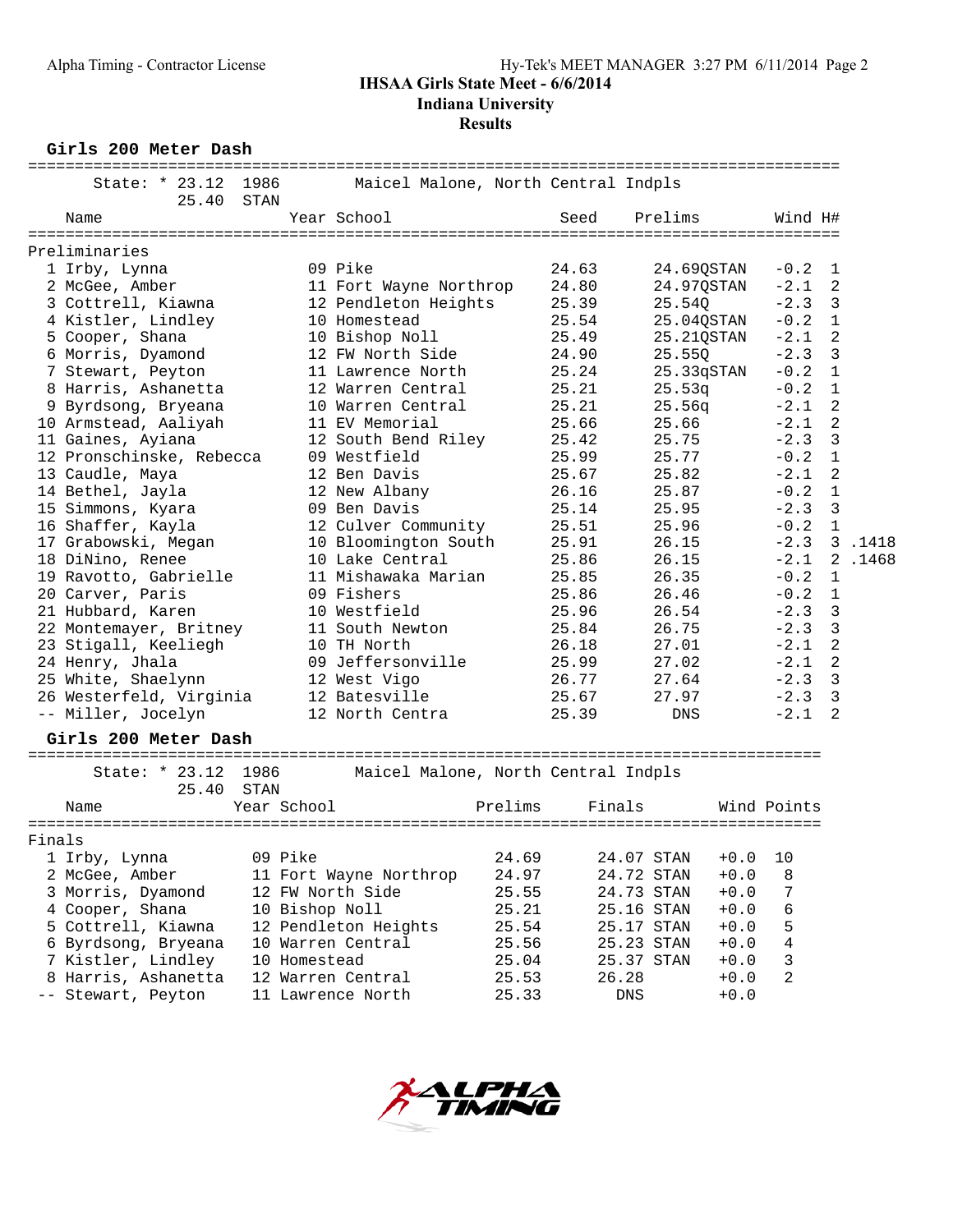# **IHSAA Girls State Meet - 6/6/2014**

**Indiana University**

# **Results**

**Girls 400 Meter Dash**

| Giris 400 Meter Dasn               |              |                                     |         |                                     |                   |                |  |
|------------------------------------|--------------|-------------------------------------|---------|-------------------------------------|-------------------|----------------|--|
| State: * 52.42<br>58.33            | 1986<br>STAN |                                     |         | Maicel Malone, North Central Indpls |                   |                |  |
| Name                               |              | Year School                         | Seed    | Finals                              |                   | H# Points      |  |
| 1 Irby, Lynna                      |              | 09 Pike                             | 55.09   | 54.38 STAN                          | 3                 | 10             |  |
| 2 Cottrell, Kiawna                 |              | 12 Pendleton Heights                | 56.21   | 55.76 STAN                          | 3                 | 8              |  |
| 3 Jones, Courtney                  |              | 09 North Centra                     | 56.20   | 56.12 STAN                          | 3                 | 7              |  |
| 4 Christian, Antonie               |              | 09 Gary West Side                   | 58.28   | 56.34 STAN                          | $\overline{2}$    | 6              |  |
| 5 Kistler, Lindley                 |              | 10 Homestead                        | 58.37   | 57.04 STAN                          | 2                 | 5              |  |
| 6 Hargrove, Breanna                |              | 12 Hamilton Sou                     | 56.81   | 57.24 STAN                          | 3                 | $\overline{4}$ |  |
| 7 Jackson, Oschtisha               |              | 12 Warren Central                   | 57.34   | 57.33 STAN                          | 3                 | $\mathbf{3}$   |  |
| 8 Sims, Gabby                      |              | 12 Columbus North                   | 58.33   | 57.36 STAN                          | 2                 | $\overline{2}$ |  |
| 9 Woods, Ahmanah                   |              | 11 South Bend Adams                 | 58.24   | 57.64 STAN                          | 2                 | $\mathbf{1}$   |  |
| 10 Bradley, Isabel                 |              | 10 Heritage Christian               | 57.46   | 58.06 STAN                          | 3                 |                |  |
|                                    |              | 12 DeKalb                           | 58.23   |                                     | 2                 |                |  |
| 11 Kelley, Kendall                 |              |                                     |         | 58.08 STAN                          |                   |                |  |
| 12 Mulzer, Mallory                 |              | 10 EV Memorial<br>10 Jeffersonville | 58.25   | 58.34                               | 2<br>$\mathbf{1}$ |                |  |
| 13 Lacy, Hailey                    |              |                                     | 1:00.04 | 58.59                               |                   |                |  |
| 14 Johnson, Dejah                  |              | 09 Warren Central                   | 58.87   | 58.73                               | 2                 |                |  |
| 15 McLemore, Jasmine               |              | 10 Michigan City                    | 58.96   | 58.87                               | 1                 |                |  |
| 16 Kiser, Madison                  |              | 09 Pioneer                          | 57.66   | 59.02                               | 3                 |                |  |
| 17 Solis, Charmaine                |              | 12 Providence                       | 59.09   | 59.12                               | 1                 |                |  |
| 18 Bradley, Sariah                 |              | 11 Evansville Bosse                 | 59.10   | 59.21                               | 1                 |                |  |
| 19 Askew, Olivia                   |              | 12 Munster                          | 59.55   | 59.33                               | 1                 |                |  |
| 20 Main, Aubrey                    |              | 11 Southridge                       | 58.76   | 59.44                               | 2                 |                |  |
| 21 Herzog, Grace                   |              | 11 Milan                            | 59.22   | 59.63                               | 1                 |                |  |
| 22 Bolton, Latrice                 |              | 12 Fort Wayne Northrop              | 58.62   | 59.75                               | 2                 |                |  |
| 23 Campbell, Jaela                 |              | 10 Bloomington North                | 59.40   | 59.96                               | 1                 |                |  |
| 24 Dixon, Rachel                   |              | 10 Carmel                           | 59.14   | 1:00.77                             | 1                 |                |  |
| 25 Gaines, Ayiana                  |              | 12 South Bend Riley                 | 55.26   | 1:01.50                             | 3                 |                |  |
| 26 Dafoe, Miranda                  |              | 12 Lebanon                          | 59.06   | 1:02.18                             | $\mathbf 1$       |                |  |
| -- Miller, Jocelyn                 |              | 12 North Centra                     | 55.26   | DNS                                 | 3                 |                |  |
| Girls 800 Meter Run                |              |                                     |         |                                     |                   |                |  |
| State: * 2:07.91                   |              | 2011                                |         | Brittany Neeley, Eastern Greentown  |                   |                |  |
| 2:16.43                            |              | STAN                                |         |                                     |                   |                |  |
| Name                               |              | Year School                         | Seed    | Finals                              |                   | H# Points      |  |
|                                    |              |                                     |         | ================                    |                   |                |  |
| 1 Macleod, Ashleigh                |              | 09 Penn                             | 2:13.31 | $2:11.32$ STAN                      | 2                 | 10             |  |
| 2 Woodford, Samantha 11 Plainfield |              |                                     | 2:16.04 | $2:12.57$ STAN                      | 2                 | 8              |  |
| 3 Welker, Lindsay                  |              | 10 TH North                         | 2:15.23 | $2:13.31$ STAN                      | 2                 | 7              |  |
| 4 O'Neal, Kacie                    |              | 11 South Bend Riley                 | 2:13.72 | $2:13.35$ STAN                      | 2                 | 6              |  |
| 5 Harris, Haley                    |              | 11 Carmel                           | 2:16.67 | $2:15.31$ STAN                      | 2                 | 5              |  |
| 6 Stoffel, Hannah                  |              | 10 Huntington North                 | 2:16.39 | $2:15.72$ STAN                      | $\overline{2}$    | 4              |  |
| 7 Talhelm, Brooke                  |              | 10 Franklin Central                 | 2:17.73 | $2:16.13$ STAN                      | 2                 | 3              |  |
| 8 Whidden, Mindy                   |              | 12 Hobart                           | 2:18.05 | $2:16.32$ STAN                      | 1                 | $\overline{2}$ |  |
| 9 Grider, Abigail                  |              | 11 FW South Side                    |         | 2:16.71                             | 2                 | $\mathbf{1}$   |  |
|                                    |              | 11 Guerin Catholic                  | 2:15.98 |                                     | 2                 |                |  |
| 10 Yuska, Rachel                   |              | 11 Pike                             | 2:17.78 | 2:17.31                             |                   |                |  |
| 11 Campbell, Danielle              |              |                                     | 2:16.42 | 2:18.34                             | 2                 |                |  |
| 12 Radziminski, Jalyn              |              | 12 FW North Side                    | 2:18.01 | 2:18.59                             | 1                 |                |  |

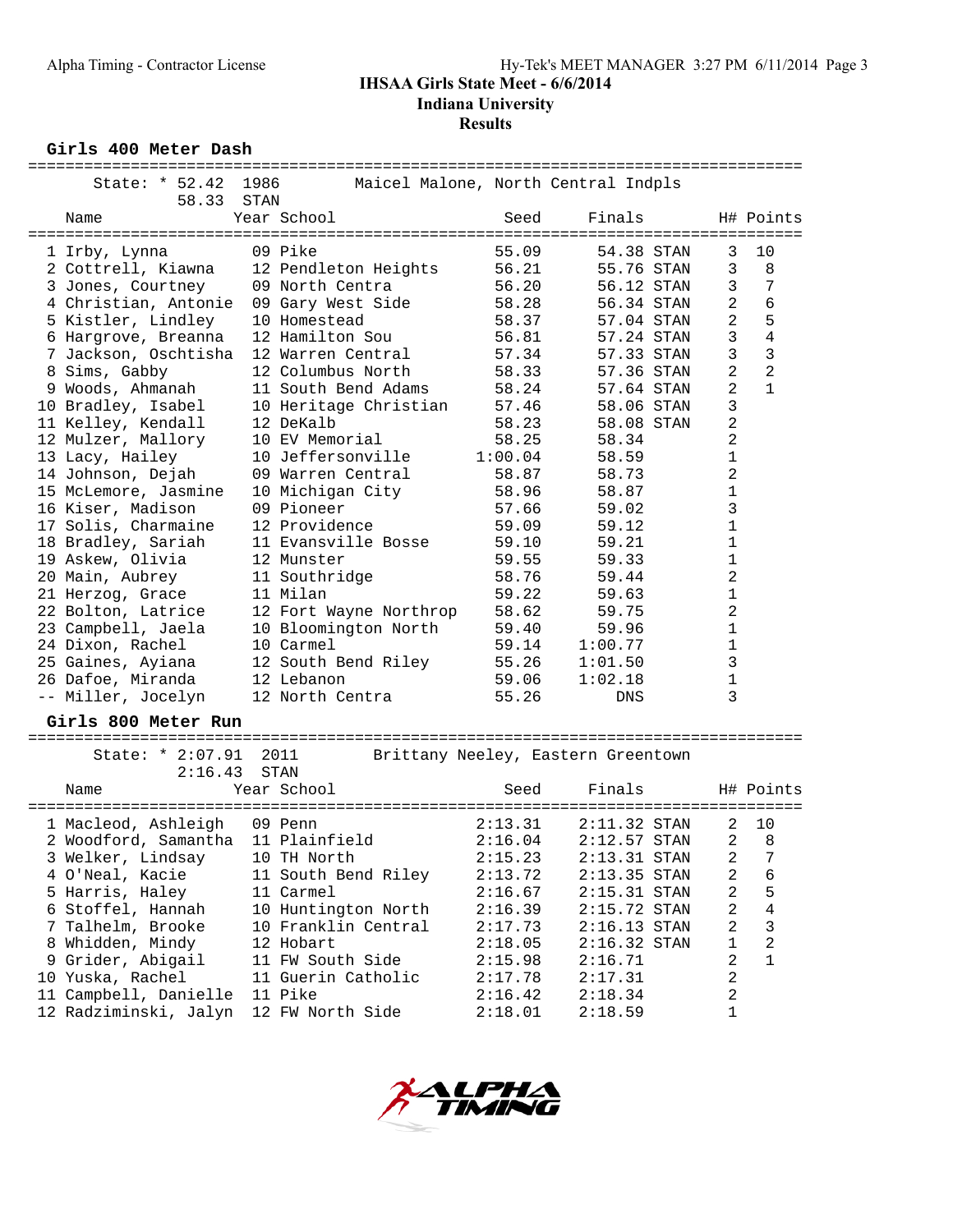#### **....Girls 800 Meter Run**

| 13 Meyers, Sydney     | 11 Zionsville        | 2:16.39 | 2:19.39 | 2 |
|-----------------------|----------------------|---------|---------|---|
| 14 McGurk, Kayla      | 12 Crown Point       | 2:18.81 | 2:19.40 |   |
| 15 Waites, Keytorria  | 09 Warren Central    | 2:20.60 | 2:19.84 |   |
| 16 Nichwitz, Rachel   | 11 Hamilton Sou      | 2:15.74 | 2:20.02 | 2 |
| 17 Crouch, Abby       | 11 Noblesville       | 2:16.13 | 2:20.12 | 2 |
| 18 Warzyniak, Alex    | 12 Bloomington South | 2:18.98 | 2:20.63 |   |
| 19 Crone, Erin        | 12 Chatard           | 2:19.90 | 2:21.28 |   |
| 20 Maier, Meredith    | 12 Oldenburg Academy | 2:20.63 | 2:21.44 |   |
| 21 Rollins, Allison   | 11 Evansville North  | 2:21.16 | 2:21.55 |   |
| 22 O'Shea, Kelly      | 12 Wheeler           | 2:19.19 | 2:22.77 |   |
| 23 Wade, Bayley       | 09 Providence        | 2:18.98 | 2:23.98 |   |
| 24 Hostetler, Abigail | 12 Fremont           | 2:17.75 | 2:24.55 | 2 |
| 25 Hasenour, Kylie    | 10 Gibson Southern   | 2:22.47 | 2:24.75 |   |
| 26 Raphael, Kate      | 12 Bloomington North | 2:17.97 | 2:27.79 |   |
| 27 Free, Katherine    | 10 Indpls Cathedral  | 2:20.20 | 2:32.18 |   |

#### **Girls 1600 Meter Run**

================================================================================ State: \* 4:43.46 2011 Waverly Neer, Culver Acade 5:02.47 STAN Name Year School Seed Finals Points ================================================================================ 1 Nicholson, Taylor 09 Avon 4:57.02 4:51.88 STAN 10 2 Nichwitz, Rachel 11 Hamilton Sou 4:55.81 4:55.48 STAN 8 3 Hostetler, Abigail 12 Fremont 5:05.25 4:58.73 STAN 7 4 Casey, Kieran 12 Perry Meridian 5:05.97 4:59.44 STAN 6 5 Caldwell, Mackenzi 12 Columbus North 5:07.24 4:59.57 STAN 5 6 Bedke, Rae 09 Manchester 5:02.97 4:59.63 STAN 4 7 Horn, Abigail 12 Fishers 5:00.23 4:59.94 STAN 3 8 Harris, Haley 11 Carmel 5:00.04 5:00.11 STAN 2 9 Harris, Kelsey 11 Carmel 4:59.85 5:00.30 STAN 1 10 Raphael, Kate 12 Bloomington North 5:03.28 5:00.53 STAN 11 Warzyniak, Alex 12 Bloomington South 5:03.85 5:02.32 STAN 12 Johnson, Kristen 10 West Lafayette 5:00.70 5:02.82 13 Lancioni, Elena 12 LaPorte 5:13.35 5:05.84 14 Woodford, Samantha 11 Plainfield 5:01.28 5:06.51 15 Beery, Bailey 10 Bellmont 5:08.34 5:08.55 16 Crone, Erin 12 Chatard 5:07.78 5:08.65 17 Conley, Jessi 12 TH North 5:15.48 5:08.79 18 Ball, Kyra 10 Portage 5:17.26 5:08.81 19 Crews, Sienna 11 Heritage Hills 5:19.38 5:09.20 20 Guerrero, Celena 12 Hobart 5:14.05 5:09.36 21 Muse, Danielle 12 Whiteland Community 5:10.90 5:10.56 22 Moore, Sierra 11 Elkhart Memorial 5:10.70 5:11.55 23 Johnson, Zoey 12 Seymour 5:09.95 5:11.87 24 Brougher, Rachel 09 Columbus North 5:13.31 5:14.99 25 Distelrath, Madiso 09 Homestead 5:07.37 5:21.51 26 Free, Katherine 10 Indpls Cathedral 5:05.80 5:22.10 27 Wilkins, Rachel 11 Wood Memorial 5:21.26 5:28.77 28 Konow, Marina 12 FW Concordia 5:08.54 5:50.01

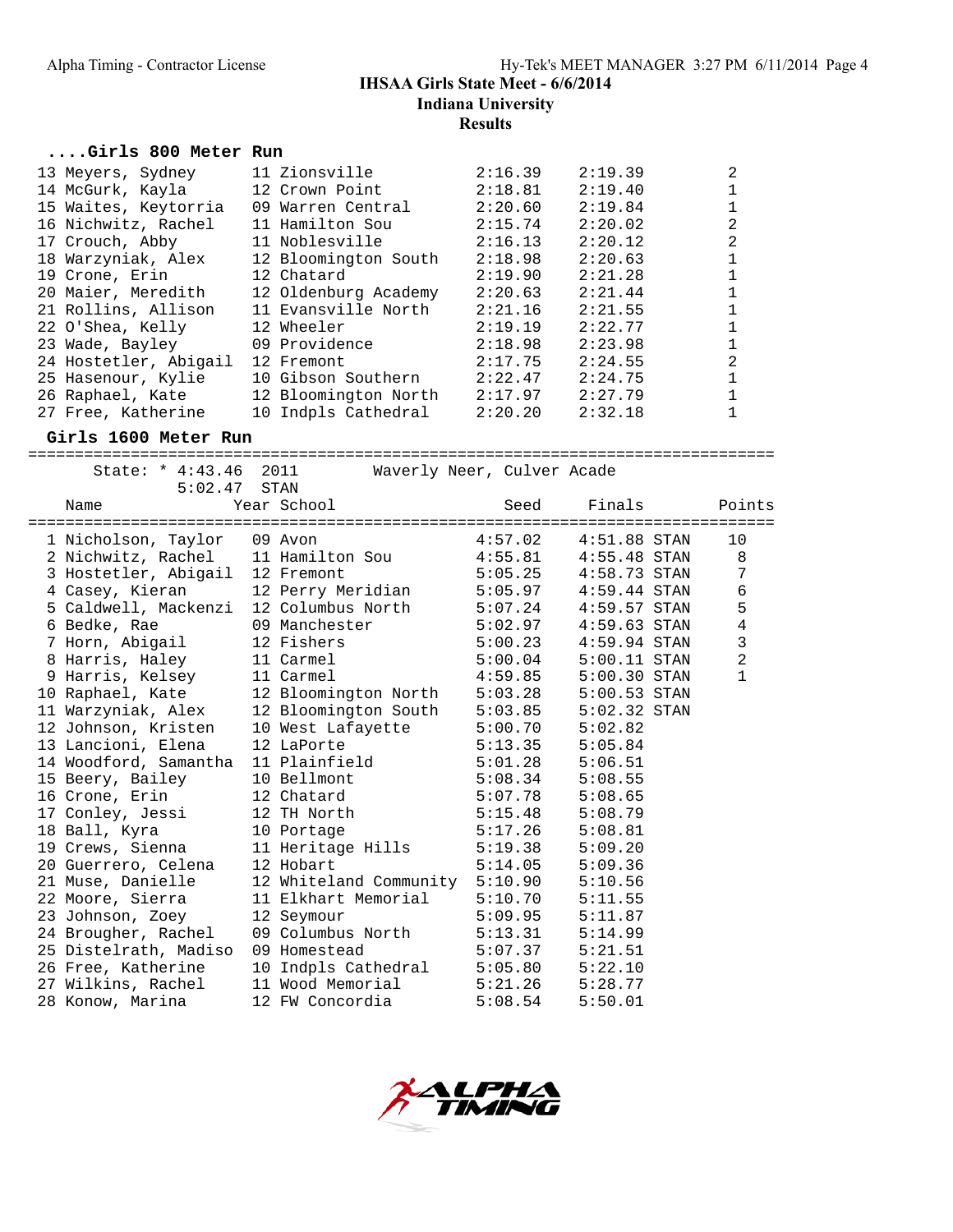**Girls 3200 Meter Run**

| State: * 10:20.66                        | 2011         |                                    |                      | Waverly Neer, Culver Acade         |                                                 |         |                |
|------------------------------------------|--------------|------------------------------------|----------------------|------------------------------------|-------------------------------------------------|---------|----------------|
| 11:01.80                                 | STAN         |                                    |                      |                                    |                                                 |         |                |
| Name                                     | Year School  |                                    | Seed                 | Finals                             | Points                                          |         |                |
|                                          | 11 Mishawaka | =========================          | =====<br>10:42.00    | ----                               | ==============<br>10                            |         |                |
| 1 Rohrer, Anna<br>2 Welch, Kelcy         | 12 Carmel    |                                    | 10:46.04             | $10:14.43*STAN$<br>$10:44.42$ STAN | 8                                               |         |                |
| 3 Johnson, Lauren                        |              | 10 West Lafayette                  | 10:49.67             | $10:47.03$ STAN                    | 7                                               |         |                |
| 4 Woods, Madison                         | 11 Penn      |                                    | 10:59.40             | $10:47.05$ STAN                    | $\epsilon$                                      |         |                |
| 5 Caldwell, Mackenzi                     |              | 12 Columbus North                  | 10:58.46             | $10:48.02$ STAN                    | 5                                               |         |                |
| 6 Bearss, Anna                           |              | 12 Rochester Community 10:56.60    |                      | $10:48.94$ STAN                    | 4                                               |         |                |
| 7 Dalton, Alexandra                      |              | 09 Greenwood Community 11:01.13    |                      | $10:49.55$ STAN                    | 3                                               |         |                |
|                                          |              | 12 Northwestern                    | 11:08.01             | $10:49.88$ STAN                    | 2                                               |         |                |
| 8 Thor, Taryn<br>9 Lax, Sierra           |              | 10 Columbus North                  | 11:02.49             | $10:55.55$ STAN                    | 1                                               |         |                |
| 10 King, Jessica                         |              | 12 Hamilton Sou                    | 10:57.80             | 10:55.78 STAN                      |                                                 |         |                |
|                                          |              |                                    | 11:11.08             | $10:58.23$ STAN                    |                                                 |         |                |
| 11 Lancioni, Elena                       | 12 LaPorte   |                                    | 11:32.45             | $11:00.87$ STAN                    |                                                 |         |                |
| 12 Schoof, Kailee<br>13 Halderman, Jenna | 10 LaPorte   | 11 Northfield                      | 10:57.10             | 11:04.01                           |                                                 |         |                |
|                                          |              |                                    |                      | 11:04.10                           |                                                 |         |                |
| 14 Frank, Danielle                       | 10 Penn      |                                    | 11:06.80             |                                    |                                                 |         |                |
| 15 Fruchey, Madison<br>16 Harris, Kelsey | 11 Carmel    | 10 Carroll (For                    | 11:25.19             | 11:04.76                           |                                                 |         |                |
|                                          | 09 Leo       |                                    | 10:54.60<br>11:19.98 | 11:14.35                           |                                                 |         |                |
| 17 Marriott, Lindsey                     |              |                                    |                      | 11:15.93                           |                                                 |         |                |
| 18 Carpenter, Amy                        |              | 12 Decatur Central                 | 11:25.81             | 11:22.25                           |                                                 |         |                |
| 19 Effron, Shannon                       |              | 12 EV Memorial                     | 11:42.92             | 11:31.36                           |                                                 |         |                |
| 20 Mundell, Alison                       |              | 11 Valparaiso                      | 11:17.28             | 11:38.30                           |                                                 |         |                |
| 21 Greene, Cia                           |              | 09 Henryville                      | 11:47.44             | 11:39.30                           |                                                 |         |                |
| 22 McCarty, Alli                         |              | 09 Pendleton Heights               | 11:41.69             | 11:39.57                           |                                                 |         |                |
| 23 Workman, Alli                         |              | 10 Bloomfield                      | 11:40.37             | 11:48.08                           |                                                 |         |                |
| 24 Thiede, Nikki                         | 12 TH South  |                                    | 12:08.44             | 11:50.48                           |                                                 |         |                |
| 25 Lampert, Allison                      | 09 Pike      |                                    | 11:52.13             | 11:59.31                           |                                                 |         |                |
| 26 Schmidt, Katie                        | 12 TH South  |                                    | 12:10.32             | 12:11.73                           |                                                 |         |                |
| -- Johnson, Zoey                         | 12 Seymour   |                                    | 11:20.66             | DNS                                |                                                 |         |                |
| -- Buck, Alex                            |              | 10 Pendleton Heights               | 11:29.75             | <b>SCR</b>                         |                                                 |         |                |
| Girls 100 Meter Hurdles                  |              |                                    |                      |                                    |                                                 |         |                |
|                                          |              |                                    |                      |                                    |                                                 |         |                |
| State: * 13.95                           | 2005         | Vanneisha Ivy, Muncie Central      |                      |                                    |                                                 |         |                |
| 15.09                                    | STAN         |                                    |                      |                                    |                                                 |         |                |
| Name<br>================                 |              | Year School<br>=================== |                      | Seed                               | Prelims<br>==================================== | Wind H# |                |
| Preliminaries                            |              |                                    |                      |                                    |                                                 |         |                |
| 1 Hankenson, Holly                       |              | 12 Bellmont                        |                      | 15.00                              | 14.38QSTAN                                      | 0.8     | 3              |
| 2 Ertel, Keri                            |              | 11 Jennings County                 |                      | 14.32                              | 14.63QSTAN                                      | $-0.9$  | 1              |
| 3 Green, JeBria                          |              | 10 Fort Wayne Wayne                |                      | 14.69                              | 14.80QSTAN                                      | 0.6     | $\sqrt{2}$     |
| 4 Black, Symone                          |              | 12 FW Concordia                    |                      | 14.55                              | 14.38QSTAN                                      | 0.8     | 3              |
| 5 Sakeuh, Plenseh-tay                    |              | 11 Lapel                           |                      | 14.76                              | 14.72QSTAN                                      | $-0.9$  | $1\,$          |
| 6 Jungels, Jenna                         |              | 10 Kankakee Valley                 |                      | 14.99                              | 14.87QSTAN                                      | 0.6     | $\overline{c}$ |
| 7 Brown, Sierra                          |              | 12 Hamilton Heights                |                      | 15.40                              | 14.83qSTAN                                      | $-0.9$  | 1              |
| 8 Moore, Dezha                           |              | 12 South Bend Adams                |                      | 14.65                              | 14.89qSTAN                                      | 0.8     | 3              |
| 9 Redmon, Caitlyn                        |              | 11 Warren Central                  |                      | 14.43                              | 14.90qSTAN                                      | 0.6     | $\sqrt{2}$     |
| 10 Jackson, Kayland                      |              | 09 Warren Central                  |                      | 15.06                              | 14.93 STAN                                      | 0.8     | $\mathfrak{Z}$ |
|                                          |              |                                    |                      |                                    |                                                 |         |                |

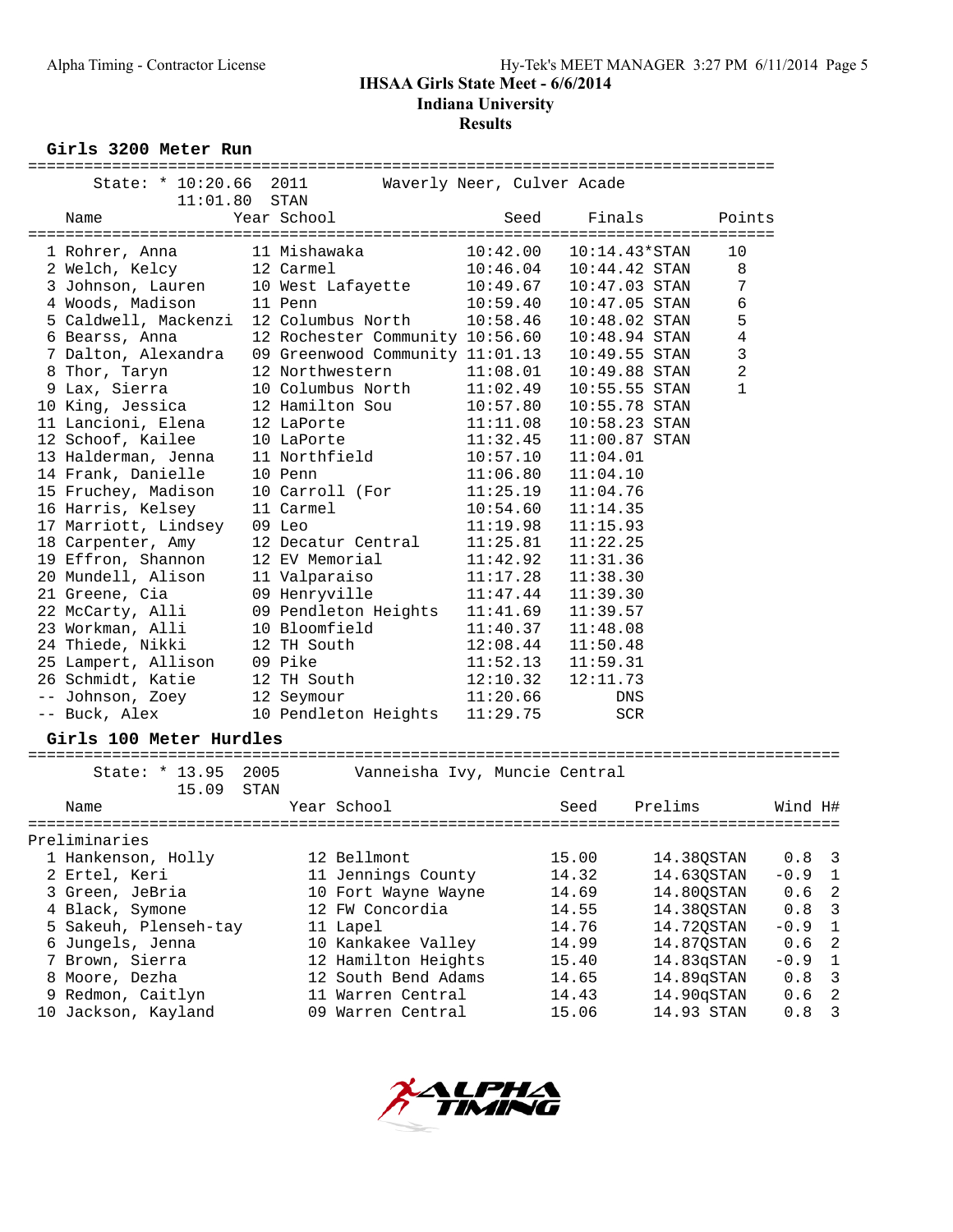#### **....Girls 100 Meter Hurdles**

| 11 Clements, Trinity  | 11 Bloomington North  | 14.83 | 15.02 STAN | $-0.9$ 1         |        |
|-----------------------|-----------------------|-------|------------|------------------|--------|
| 12 Payne, Evonnie     | 11 Benton Central     | 15.56 | 15.32      | 0.8 <sup>3</sup> |        |
| 13 George, Jalacia    | 11 Lawrence North     | 15.24 | 15.34      | 0.6 <sub>2</sub> |        |
| 14 Porter, Keirra     | 11 TH North           | 15.07 | 15.40      | 0.6 <sub>2</sub> |        |
| 15 Scott, A'Leah      | 12 Merrillville       | 15.28 | 15.42      | $0.8 \quad 3$    |        |
| 16 Wise, Madison      | 09 Greenfield-Central | 15.51 | 15.42      | 0.6 <sub>2</sub> |        |
| 17 Heeb, Gracie       | 10 Bloomington North  | 15.59 | 15.43      | 0.6              | 2.4232 |
| 18 Gedeon, Debie      | 11 Columbus North     | 15.36 | 15.43      | 0.6              | 2.4269 |
| 19 Brady, Emily       | 11 Brown County       | 16.00 | 15.48      | $0.8 \quad 3$    |        |
| 20 Record, Kiersten   | 12 EV Mater Dei       | 15.17 | 15.56      | $-0.9$ 1         |        |
| 21 Taylor, Jaquell    | 12 Pike               | 15.40 | 15.61      | $-0.9$ 1         |        |
| 22 January, Annette   | 11 Bowman Academy     | 15.58 | 15.65      | 0.8 <sup>3</sup> |        |
| 23 O'Connell, Jessica | 12 Concord            | 15.23 | 15.68      | $-0.9$ 1         |        |
| 24 Bettis, Pariss     | 12 Lake Central       | 15.35 | 15.69      | 0.8 <sup>3</sup> |        |
| 25 Pruitt, Taryn      | 09 Westview           | 15.68 | 15.91      | $-0.9$ 1         |        |
| 26 Webster, Jennifer  | 11 Castle             | 15.58 | 15.92      | 0.6 <sub>2</sub> |        |
| 27 Lawlor, Georgia    | 11 Harrison (Wl)      | 15.86 | 16.35      | $-0.9$           |        |

#### **Girls 100 Meter Hurdles**

===================================================================================== State: \* 13.95 2005 Vanneisha Ivy, Muncie Central 15.09 STAN Name Year School Prelims Finals Wind Points ===================================================================================== Finals 1 Black, Symone 12 FW Concordia 14.38 14.17 STAN 0.9 10 2 Hankenson, Holly 12 Bellmont 14.38 14.32 STAN 0.9 8 3 Ertel, Keri 11 Jennings County 14.63 14.40 STAN 0.9 7 4 Redmon, Caitlyn 11 Warren Central 14.90 14.46 STAN 0.9 6 5 Brown, Sierra 12 Hamilton Heights 14.83 14.56 STAN 0.9 5 6 Moore, Dezha 12 South Bend Adams 14.89 14.70 STAN 0.9 4 7 Green, JeBria 10 Fort Wayne Wayne 14.80 14.71 STAN 0.9 3 8 Sakeuh, Plenseh-ta 11 Lapel 14.72 14.75 STAN 0.9 2 9 Jungels, Jenna 10 Kankakee Valley 14.87 15.45 0.9 1

#### **Girls 300 Meter Hurdles**

===================================================================================

State: \* 42.03 2011 Skyler Carpenter, Westview<br>45.14 STAN 45.14 STAN<br>45.14 STAN<br>Year School Name Year School Seed Finals H# Points =================================================================================== 1 Black, Symone 12 FW Concordia 42.51 41.36\*STAN 3 10 2 Ertel, Keri 11 Jennings County 44.94 43.18 STAN 3 8 3 Hankenson, Holly 12 Bellmont 44.56 43.50 STAN 3 7 4 Sakeuh, Plenseh-ta 11 Lapel 43.10 43.97 STAN 3 6 5 LaCosse, Kristen 09 Crown Point 44.60 44.43 STAN 3 5 6 Vogeler, Allison 11 New Prairie 44.81 44.61 STAN 3 4 7 O'Connell, Jessica 12 Concord 45.23 44.65 STAN 3 3 8 Deryn, Alex 09 West Lafayette 45.70 44.91 STAN 3 2 9 Clements, Trinity 11 Bloomington North 45.88 45.14 STAN 2 1

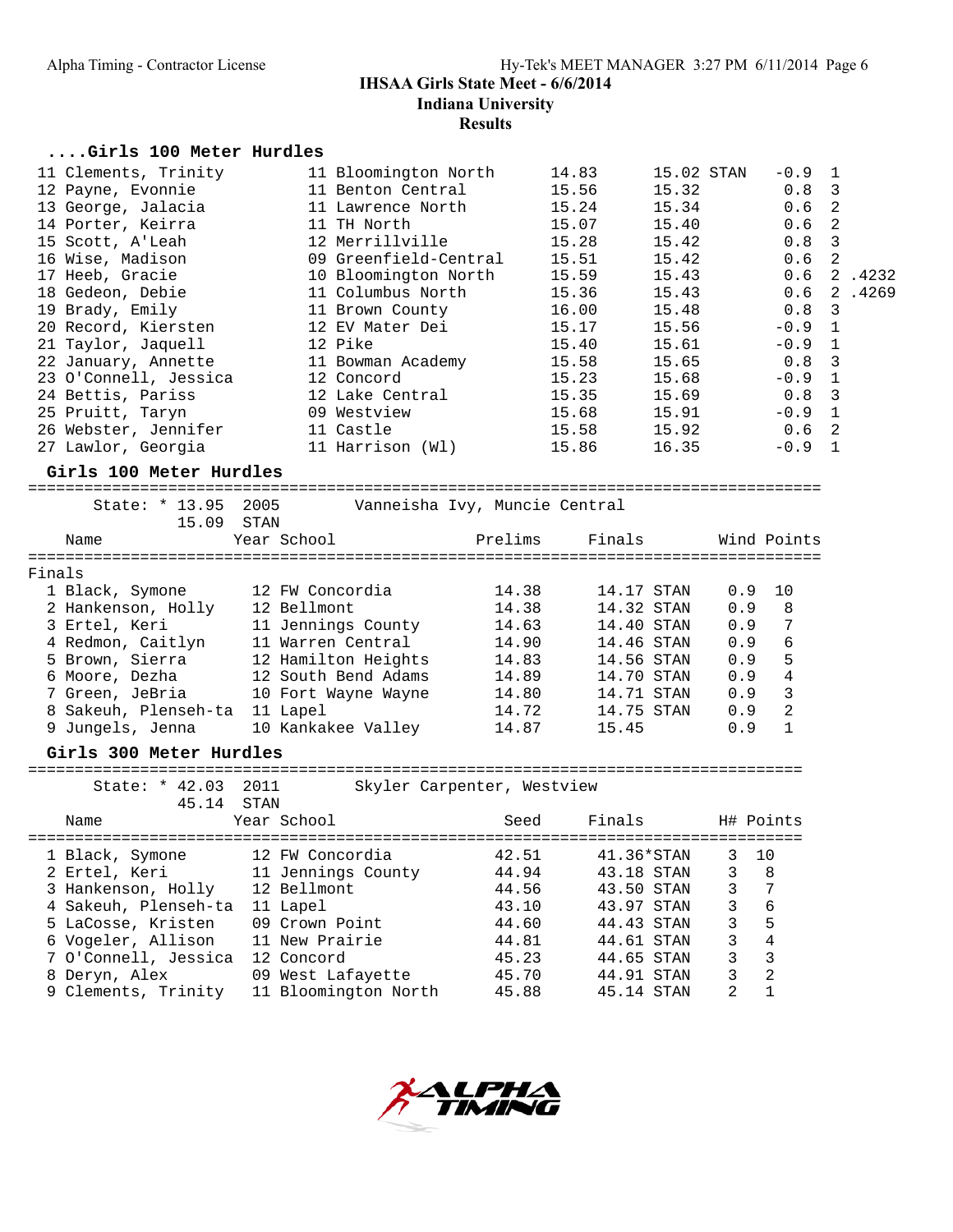#### **....Girls 300 Meter Hurdles**

| 10 Brown, Sierra     | 12 Hamilton Heights  | 45.82 | 45.29      |   |
|----------------------|----------------------|-------|------------|---|
| 11 Eckert, Nicole    | 11 Warsaw Community  | 45.74 | 45.46      | 2 |
| 12 Record, Kiersten  | 12 EV Mater Dei      | 45.41 | 45.63      | 3 |
| 13 Capelle, Sidney   | 10 Corydon Central   | 46.18 | 46.19      | 2 |
| 14 Malone, Olivia    | 11 Columbus North    | 46.44 | 46.53      |   |
| 15 Long, Victoria    | 11 Center Grove      | 46.85 | 46.91      |   |
| 16 Greene, Victoria  | 11 Pike              | 47.13 | 47.00      |   |
| 17 Scott, Ally       | 11 North White       | 46.13 | 47.02      |   |
| 18 Peas, Jacklyn     | 09 Northfield        | 46.31 | 47.05      |   |
| 19 Cox, Deja         | 10 Noblesville       | 46.21 | 47.15      |   |
| 20 Vandever, Devyn   | 12 Ben Davis         | 46.00 | 47.51      |   |
| 21 Webster, Jennifer | 11 Castle            | 46.25 | 47.52      | 2 |
| 22 Bell, Desiree     | 10 Chesterton        | 47.19 | 47.64      |   |
| 23 Conway, Elizabeth | 11 Edgewood          | 46.51 | 47.65      |   |
| 24 Flannagan, Logan  | 12 Tell City         | 46.54 | 48.04      |   |
| 25 Ricke, Kirsten    | 11 Oldenburg Academy | 46.82 | 48.94      |   |
| 26 Christian, Allie  | 10 Huntington North  | 47.09 | 49.04      |   |
| -- Ray, Kellen       | 11 Mt. Vernon        | 46.74 | <b>DNS</b> |   |

#### **Girls 4x100 Meter Relay**

===================================================================================

State: \* 45.75 2003 Ft Wayne Northrup Adams, Rox, Carr, Robinson 48.93 STAN

| School                          |                  | Seed                             | Finals           |                | H# Points      |
|---------------------------------|------------------|----------------------------------|------------------|----------------|----------------|
| 1 Warren Central 'A'            |                  |                                  | 47.75 47.33 STAN |                | 3 10           |
| 1) Baker, Ashley 09             |                  | 2) Byrdsong, Bryeana 10          |                  |                |                |
| 3) Jarrett, Reagan 10           |                  | 4) Harris, Ashanetta 12<br>48.52 |                  | 3              | 8              |
| 2 Warsaw Community 'A'          |                  |                                  | 47.62 STAN       |                |                |
| 1) Harter, Mariah 11            |                  | 2) Alexander, Samantha 10        |                  |                |                |
| 3) Rich, Audrey 10              |                  | 4) Harvuot, Ann 12               |                  |                |                |
| 3 South Bend Adams 'A'          |                  | 48.82                            | 48.04 STAN       | 3              | 7              |
| 1) Moon, Ashley 10              |                  | 2) Moore, Dezha 12               |                  |                |                |
| 3) Mittiga, Catherine 10        |                  | 4) Lottie, Jessiyan 09           |                  |                |                |
| 4 Fort Wayne Northrop 'A'       |                  |                                  | 48.24 48.05 STAN | 3              | 6              |
| 1) McGee, Amber 11              |                  | 2) Scott, Alexis 12              |                  |                |                |
| 3) Huckleberry, Alexis 11       |                  | 4) Krantz, Jailyn 11             |                  |                |                |
| 5 Gary West Side 'A'            |                  |                                  | 48.93 48.42 STAN | 3              | 5              |
| 1) Miller, Chynna 10            |                  | 2) Christian, Antonies 09        |                  |                |                |
| 3) Mabone, Vanessa 12           |                  | 4) Hunter, Tyeshia 10            |                  |                |                |
| 6 New Albany 'A'                |                  |                                  | 49.08 48.53 STAN | $\overline{2}$ | 4              |
| 1) Palmer, Courtney 11          |                  | 2) Bethel, Jayla 12              |                  |                |                |
| 3) Bell, Aaliyah 10             |                  | 4) Anthony, Chyna 09             |                  |                |                |
| 7 Fishers 'A'                   |                  | 48.43                            | 48.59 STAN       | 3              | 3              |
| 1) Lewis, Lauren 10             |                  | 2) Carver, Paris 09              |                  |                |                |
| 3) Johnson, India 09            |                  | 4) White, Brienn 12              |                  |                |                |
| 8 Fort Wayne Concordia Lutheran | $\overline{A}$ ' | 48.39                            | 48.62 STAN       | 3              | $\mathfrak{D}$ |
| 1) Black, Symone 12             |                  | 2) Friedrich, Olivia 09          |                  |                |                |
| 3) Weems, Cierra 10             |                  | 4) Jones, Lauryn 09              |                  |                |                |
|                                 |                  |                                  |                  |                |                |

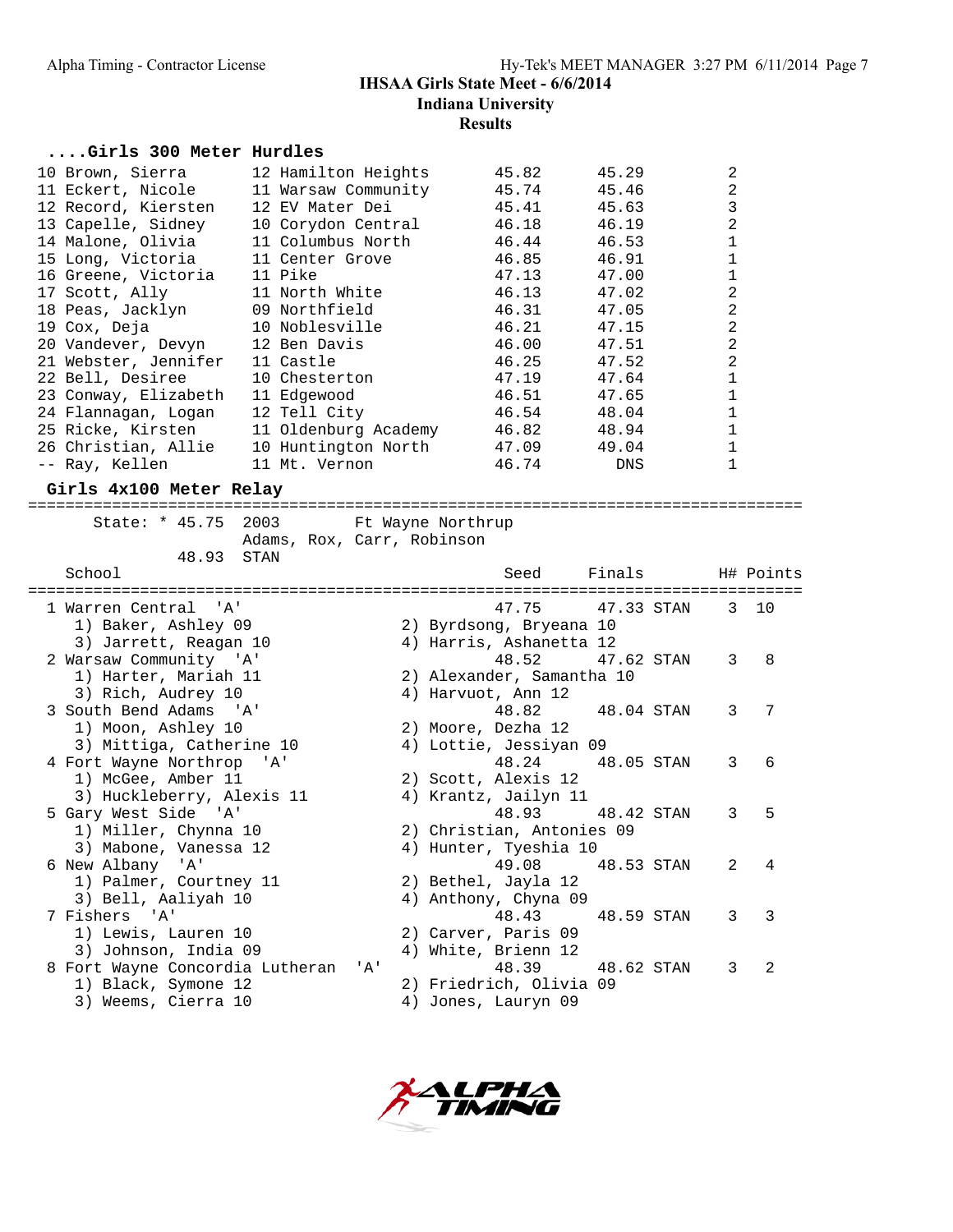| 9 Avon 'A'                       |     | 49.73 48.67 STAN            | 2<br>1 |
|----------------------------------|-----|-----------------------------|--------|
| 1) Beverly, Aaliyah 11           |     | 2) Ellis, Monique 11        |        |
| 3) Ellis, Lanique 11             |     | 4) Shelton, Stacie 09       |        |
| 10 Bloomington South 'A'         |     | 49.06<br>48.75 STAN         | 2      |
| 1) Conrad, Isabelle 12           |     | 2) Morrone, Emily 11        |        |
| 3) Bomba, Cydney 10              |     | 4) Grabowski, Megan 10      |        |
| 11 Hamilton Southeastern 'A'     |     | 48.79 48.77 STAN            | 3      |
| 1) Goggans, Brittany 12          |     | 2) Jenkins, Alexa 10        |        |
| 3) McKinney, Deneen 10           |     | 4) Seymour, Kayla 12        |        |
| 12 Fort Wayne North Side 'A'     |     | 48.00<br>48.91 STAN         | 3      |
| 1) Hawthorne, Ke'Ondra 10        |     | 2) Morris, Dyamond 12       |        |
| 3) Jenkins, Jasmine 11           |     | 4) Burton, Danitria 09      |        |
| 13 Mishawaka 'A'                 |     | 49.47 49.05                 | 2      |
| 1) Harper, Alexys 11             |     | 2) Jackey, Alexis 10        |        |
| 3) Moody, Ayanna 11              |     | 4) Roth, Hannah 12          |        |
| 14 Lawrence Central 'A'          |     | 49.20<br>49.12              | 2      |
| 1) Smith, Kayla 11               |     | 2) Williamson, Terrah 11    |        |
| 3) Stott, Lakara 10              |     | 4) Shelton, Audrey 12       |        |
| 15 Bowman Academy 'A'            |     | 50.50<br>49.28              | 1      |
| 1) Stalling, Ivorie 11           |     | 2) Fogle, A'Tiyanna 12      |        |
| 3) Foster, Kylea 11              |     | 4) Scott, Tychina 09        |        |
| 16 North Central (Indianapolis)  | 'A' | 49.45<br>49.35              | 2      |
| 1) Gibson, Raven 10              |     | 2) Robinson, Chelsea 11     |        |
| 3) Beck, Dasia 11                |     | 4) Miles, Amani 09          |        |
| 17 New Haven 'A'                 |     | 49.47<br>49.54              | 2      |
| 1) Adams, Brittany 12            |     | 2) Creech, KaNiah 10        |        |
| 3) Grundy, Ja'nyia 10            |     | 4) Grundy, Ja'kyia 10       |        |
| 18 Terre Haute South Vigo<br>'A' |     | 50.52<br>49.50              | 1      |
| 1) Barksdale, Breelynn 11        |     | 2) Carter, De'zhane 10      |        |
| 3) Tatum, Emani 11               |     | 4) Pitt, Tamarrah 11        |        |
| 19 Culver Community 'A'          |     | 49.52<br>49.54              | 2      |
| 1) Shaffer, Kayla 12             |     | 2) Hardy, Mickella 11       |        |
| 3) Dexter, Justine 10            |     | 4) Brown, Denisha 12        |        |
| 20 Westfield 'A'                 |     | 49.39<br>49.98              | 2      |
| 1) Golliher, Sarah 09            |     | 2) Hubbard, Karen 10        |        |
| 3) Ravenell, Natalie 09          |     | 4) Pronschinske, Rebecca 09 |        |
| 21 Jeffersonville 'A'            |     | 49.87<br>50.28              | 1      |
| 1) Lewis, Chelsea 11             |     | 2) Davis, Elexus 10         |        |
| 3) Henry, Jhala 09               |     | 4) Williams, Asia 10        |        |
| 22 Kankakee Valley 'A'           |     | 50.21<br>50.28              | 1      |
| 1) Jungels, Joli 12              |     | 2) Jungels, Jenna 10        |        |
| 3) Martin, Gabrielle 12          |     | 4) Mulloy, Leanna 12        |        |
| 23 Batesville 'A'                |     | 50.67<br>50.87              | 1      |
| 1) Tidman, Kimberly 11           |     | 2) Meadows, Sophie 09       |        |
| 3) Westerfeld, Virginia 12       |     | 4) Westerfeld, Michaela 12  |        |
| 24 Castle 'A'                    |     | 51.23<br>50.92              | 1      |
| 1) Prasad, Sunanda 09            |     | 2) Purdue, Maddie 10        |        |
| 3) Riffert, Kayla 09             |     | 4) Seibert, Rachel 11       |        |
| 25 Lawrence North 'A'            |     | 50.71<br>50.99              | 1      |
| 1) George, Jalacia 11            |     | 2) Colvin, Nijah 09         |        |

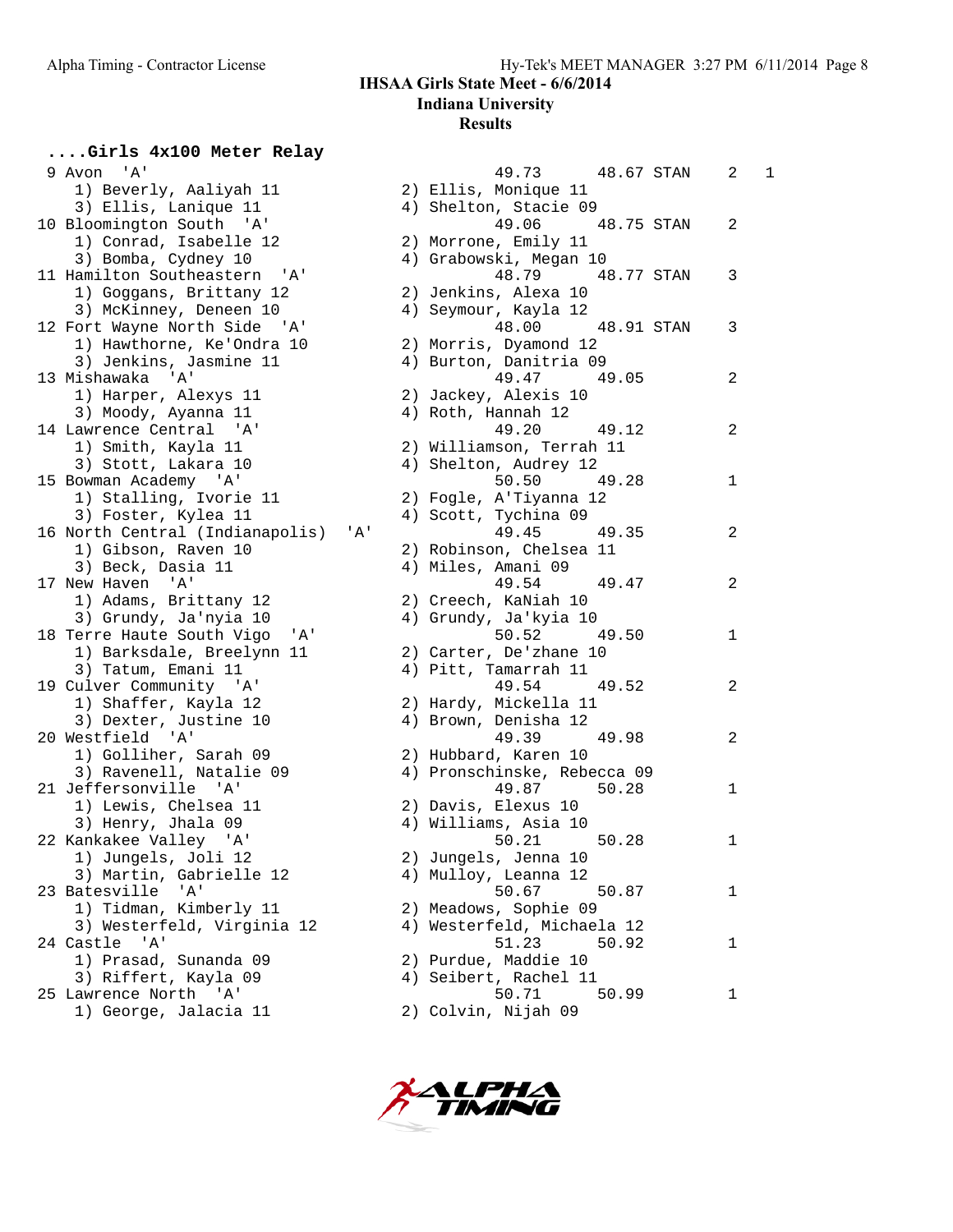#### **....Girls 4x100 Meter Relay**

| 4) Jones, Autumn 11     |  |
|-------------------------|--|
| 50.66 51.51             |  |
| 2) Fette, Olivia 11     |  |
| 4) Gindling, Kendall 10 |  |
| 49.82<br>DNS            |  |
| 2) Porter, Keirra 11    |  |
| 4) Johnson, DaShana 12  |  |
|                         |  |

#### **Girls 4x400 Meter Relay**

=================================================================================== State: \* 3:47.37 2011 Lawrence North, Law. North M Brooks, A Franklin, A Spencer, C Miller 3:58.29 STAN School School Seed Finals H# Points =================================================================================== 1 Fort Wayne Northrop 'A' 3:59.40 3:49.73 STAN 3 10 1) McGee, Amber 11 2) Phillips, Breanna 09 3) Bolton, Latrice 12 4) McCuiston, Victoria 12 2 Hamilton Southeastern 'A' 3:59.52 3:51.92 STAN 3 8 1) Hargrove, Breanna 12 2) Mager, Ashley 10 3) Goggans, Brittany 12 4) Zuber, Samantha 12 3 Fishers 'A' 3:55.24 3:52.69 STAN 3 7 1) Carver, Paris 09 2) Gorgol, Molly 12 3) Harris, Allie 11 (4) White, Brienn 12 4 Center Grove 'A' 4:01.32 3:54.86 STAN 3 6 1) Clinker, Aliyah 12 2) Long, Victoria 11 3) Rassel, Olivia 09 (4) Rau, Lauren 10 5 North Central (Indianapolis) 'A' 3:56.29 3:57.63 STAN 3 5 1) Beck, Dasia 11 2) Jones, Courtney 09 3) Miles, Amani 09 4) Abdullah, Alexis 10 6 Pike 'A' 3:57.81 3:58.41 3 4 1) Campbell, Danielle 11 2) Taylor, Jaquell 12 3) Greene, Victoria 11 4) Williams, Sadarah 12 7 Terre Haute North Vigo 'A' 3:59.99 3:59.82 3 3 1) Conley, Jessi 12 2) Stigall, Keeliegh 10 3) Curley, Layne 12 4) Welker, Lindsay 10 8 Bloomington North 'A' 4:00.59 4:00.00 3 2 1) Clements, Trinity 11 (2) Heeb, Gracie 10 3) Campbell, Jaela 10  $\hskip1cm \hskip1cm 4$ ) Raphael, Kate 12 9 Franklin Central 'A' 3:59.45 4:00.75 3 1 1) Hoover, Kaylor 09 2) Jackson, Laine 11 3) Kendall, Kaitlyn 12 4) Koehl, Olivia 10 10 South Bend Adams 'A' 4:01.71 4:00.91 2 1) Mittiga, Catherine 10 2) Moore, Dezha 12 3) Thomas, Jenna 12  $\hskip1cm {4}$  4) Woods, Ahmanah 11 11 Crown Point 'A' 4:04.03 4:01.16 2 1) McGurk, Kayla 12 2) Horn, Jorie 12 3) Mellady, Katelyn 11 4) LaCosse, Kristen 09 12 New Prairie 'A' 4:03.21 4:01.27 2 1) Saylor, Rachel 10 2) Kampf, Elizabeth 09

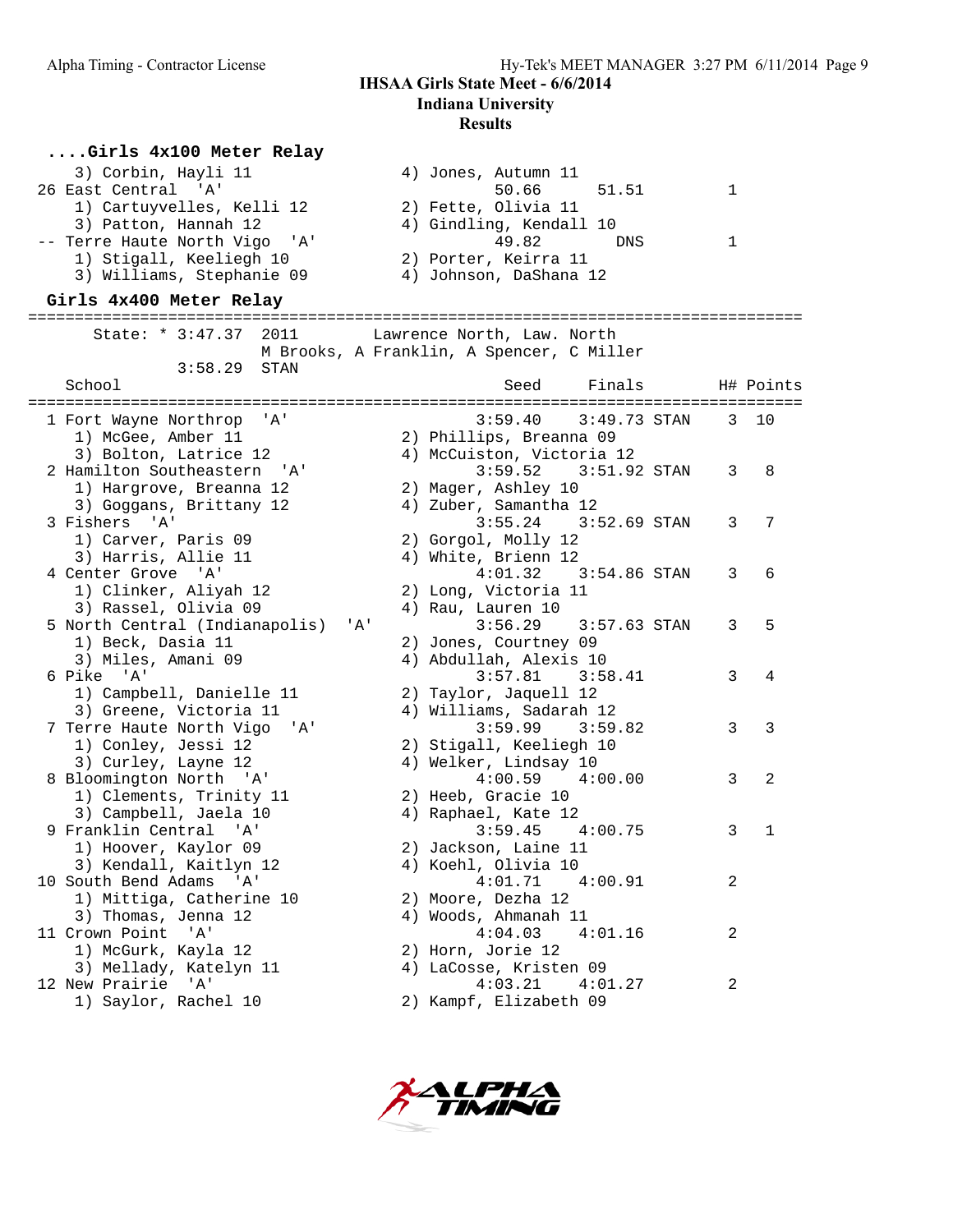**....Girls 4x400 Meter Relay**

# **IHSAA Girls State Meet - 6/6/2014**

**Indiana University**

## **Results**

| 3) Myroup, Hope 10                   |  | 4) Vogeler, Allison 11                         |
|--------------------------------------|--|------------------------------------------------|
| 13 Gary West Side 'A'                |  | $4:04.98$ $4:02.07$                            |
| 1) Goldsby, Aashion 10               |  | 2) Kirksey, Heaven 10                          |
| 3) Sago, Troyesha 11                 |  | 4) Christian, Antonies 09                      |
| 14 Warsaw Community 'A'              |  | $4:04.50$ $4:02.25$                            |
| 1) Eckert, Nicole 11                 |  | 2) Ferguson, Jackie 12                         |
| 3) Worrell, Tennie 11                |  | 4) Dawson, Hannah 10                           |
| 15 Jeffersonville 'A'                |  | $4:06.94$ $4:02.70$                            |
| 1) Lacy, Hailey 10                   |  | 2) Henry, Jhala 09                             |
| 3) Williams, Asia 10                 |  | 4) Smith, Candea 10                            |
| 16 Concord 'A'                       |  | $4:02.31$ $4:03.40$                            |
| 1) O'Connell, Jessica 12             |  | 2) Bonfiglio, Ciana 11                         |
| 3) Steiner, Vanessa 10               |  | 4) DeFreese, Mariah 10                         |
| 17 Noblesville 'A'                   |  | $4:03.65$ $4:03.41$                            |
| 1) Crouch, Abby 11                   |  | 2) Helsloot, Maddie 10                         |
| 3) Schuster, Sarah 12                |  | 4) Line, Megan 11                              |
| 18 Penn 'A'                          |  | $4:05.34$ $4:03.57$                            |
| 1) Kujawski, Madisen 10              |  | 2) Hardrict, Amani 11                          |
| 3) Macleod, Ashleigh 09              |  | 4) Mott, Elli 09                               |
| 19 Evansville Reitz Memorial<br>'A'  |  | $4:04.00$ $4:03.93$                            |
| 1) Armstead, Aaliyah 11              |  | 2) Sherwood, Stephanie 11                      |
| 3) Falkenstein, Maddy 12             |  | 4) Mulzer, Mallory 10                          |
| 20 Greenfield-Central 'A'            |  | $4:07.78$ $4:03.96$                            |
| 1) Flora, Rebecca 12                 |  | 2) Flora, Amanda 10                            |
| 3) Girolami, Savannah 10             |  |                                                |
|                                      |  | 4) Lewis, Regan 11<br>$4:02.88$ $4:04.87$      |
| 21 Carmel 'A'                        |  |                                                |
| 1) Dixon, Rachel 10                  |  | 2) Kress, Megan 10<br>4) Schultz, Alexandra 11 |
| 3) Harris, Haley 11                  |  | $4:05.65$ $4:05.60$                            |
| 22 McCutcheon 'A'                    |  |                                                |
| 1) Owens, Alanah 09                  |  | 2) Newkirk, Shalynn 10                         |
| 3) Burton, Elizabeth 12              |  | 4) Collins, Mariah 11                          |
| 23 Huntington North 'A'              |  | 4:05.30<br>4:07.22                             |
| 1) Bucher, Emily 10                  |  | 2) McElhaney, Stephanie 11                     |
| 3) Stoffel, Hannah 10                |  | 4) Foster, Lindsey 12                          |
| 24 Lawrence Central 'A'              |  | $4:06.26$ $4:07.55$                            |
| 1) Beaver, Shania 10                 |  | 2) Martin, Stacia 10                           |
| 3) Stott, Lakara 10                  |  | 4) Hodson, Kayley 10                           |
| 25 Corydon Central 'A'               |  | $4:07.88$ $4:08.40$                            |
| 1) Martin, Keely 09                  |  | 2) Salomon, Kaitlin 12                         |
| 3) Capelle, Sidney 10                |  | 4) Dagenhart, Jordan 12                        |
| 26 Castle 'A'                        |  | $4:07.00$ $4:08.80$                            |
| 1) Peach, McKenna 10                 |  | 2) Dillman, Abby 10                            |
| 3) Solano, Jazmin 12                 |  | 4) Jensen, Christie 11                         |
| 27 Fort Wayne Concordia Lutheran 'A' |  | $4:04.98$ $4:13.12$                            |
| 1) Weems, Cierra 10                  |  | 2) Friedrich, Olivia 09                        |
| 3) Tell, Mia 09                      |  | 4) Bentz, Abigail 09                           |

| 3) Myroup, Hope 10                      | 4) Vogeler, Allison 11     |                |
|-----------------------------------------|----------------------------|----------------|
| 13 Gary West Side 'A'                   | $4:04.98$ $4:02.07$        | $\overline{c}$ |
| 1) Goldsby, Aashion 10                  | 2) Kirksey, Heaven 10      |                |
| 3) Sago, Troyesha 11                    | 4) Christian, Antonies 09  |                |
| 14 Warsaw Community 'A'                 | $4:04.50$ $4:02.25$        | $\overline{c}$ |
| 1) Eckert, Nicole 11                    | 2) Ferguson, Jackie 12     |                |
| 3) Worrell, Tennie 11                   | 4) Dawson, Hannah 10       |                |
| 15 Jeffersonville 'A'                   | $4:06.94$ $4:02.70$        | 1              |
| 1) Lacy, Hailey 10                      | 2) Henry, Jhala 09         |                |
| 3) Williams, Asia 10                    | 4) Smith, Candea 10        |                |
| 16 Concord 'A'                          | 4:02.31<br>4:03.40         | 2              |
| 1) O'Connell, Jessica 12                | 2) Bonfiglio, Ciana 11     |                |
| 3) Steiner, Vanessa 10                  | 4) DeFreese, Mariah 10     |                |
| 17 Noblesville 'A'                      | $4:03.65$ $4:03.41$        | 2              |
| 1) Crouch, Abby 11                      | 2) Helsloot, Maddie 10     |                |
| 3) Schuster, Sarah 12                   | 4) Line, Megan 11          |                |
| 18 Penn 'A'                             | 4:05.34<br>4:03.57         | 1              |
| 1) Kujawski, Madisen 10                 | 2) Hardrict, Amani 11      |                |
| 3) Macleod, Ashleigh 09                 | 4) Mott, Elli 09           |                |
| 19 Evansville Reitz Memorial<br>'A'     | $4:04.00$ $4:03.93$        | $\overline{2}$ |
| 1) Armstead, Aaliyah 11                 | 2) Sherwood, Stephanie 11  |                |
| 3) Falkenstein, Maddy 12                | 4) Mulzer, Mallory 10      |                |
| 20 Greenfield-Central 'A'               | $4:07.78$ $4:03.96$        | 1              |
| 1) Flora, Rebecca 12                    | 2) Flora, Amanda 10        |                |
| 3) Girolami, Savannah 10                | 4) Lewis, Regan 11         |                |
| 21 Carmel 'A'                           | $4:02.88$ $4:04.87$        | $\overline{2}$ |
| 1) Dixon, Rachel 10                     | 2) Kress, Megan 10         |                |
| 3) Harris, Haley 11                     | 4) Schultz, Alexandra 11   |                |
| 22 McCutcheon 'A'                       | $4:05.65$ $4:05.60$        | 1              |
| 1) Owens, Alanah 09                     | 2) Newkirk, Shalynn 10     |                |
| 3) Burton, Elizabeth 12                 | 4) Collins, Mariah 11      |                |
| 23 Huntington North 'A'                 | 4:05.30<br>4:07.22         | $\mathbf 1$    |
| 1) Bucher, Emily 10                     | 2) McElhaney, Stephanie 11 |                |
| 3) Stoffel, Hannah 10                   | 4) Foster, Lindsey 12      |                |
| 24 Lawrence Central 'A'                 | $4:06.26$ $4:07.55$        | 1              |
| 1) Beaver, Shania 10                    | 2) Martin, Stacia 10       |                |
| 3) Stott, Lakara 10                     | 4) Hodson, Kayley 10       |                |
| 25 Corydon Central 'A'                  | $4:07.88$ $4:08.40$        | 1              |
| 1) Martin, Keely 09                     | 2) Salomon, Kaitlin 12     |                |
| 3) Capelle, Sidney 10                   | 4) Dagenhart, Jordan 12    |                |
| 26 Castle 'A'                           | $4:07.00$ $4:08.80$        | 1              |
| 1) Peach, McKenna 10                    | 2) Dillman, Abby 10        |                |
| 3) Solano, Jazmin 12                    | 4) Jensen, Christie 11     |                |
| 27 Fort Wayne Concordia Lutheran<br>'A' | 4:04.98<br>4:13.12         | 1              |
| 1) Weems, Cierra 10                     | 2) Friedrich, Olivia 09    |                |
| 3) Tell, Mia 09                         | 4) Bentz, Abigail 09       |                |
|                                         |                            |                |

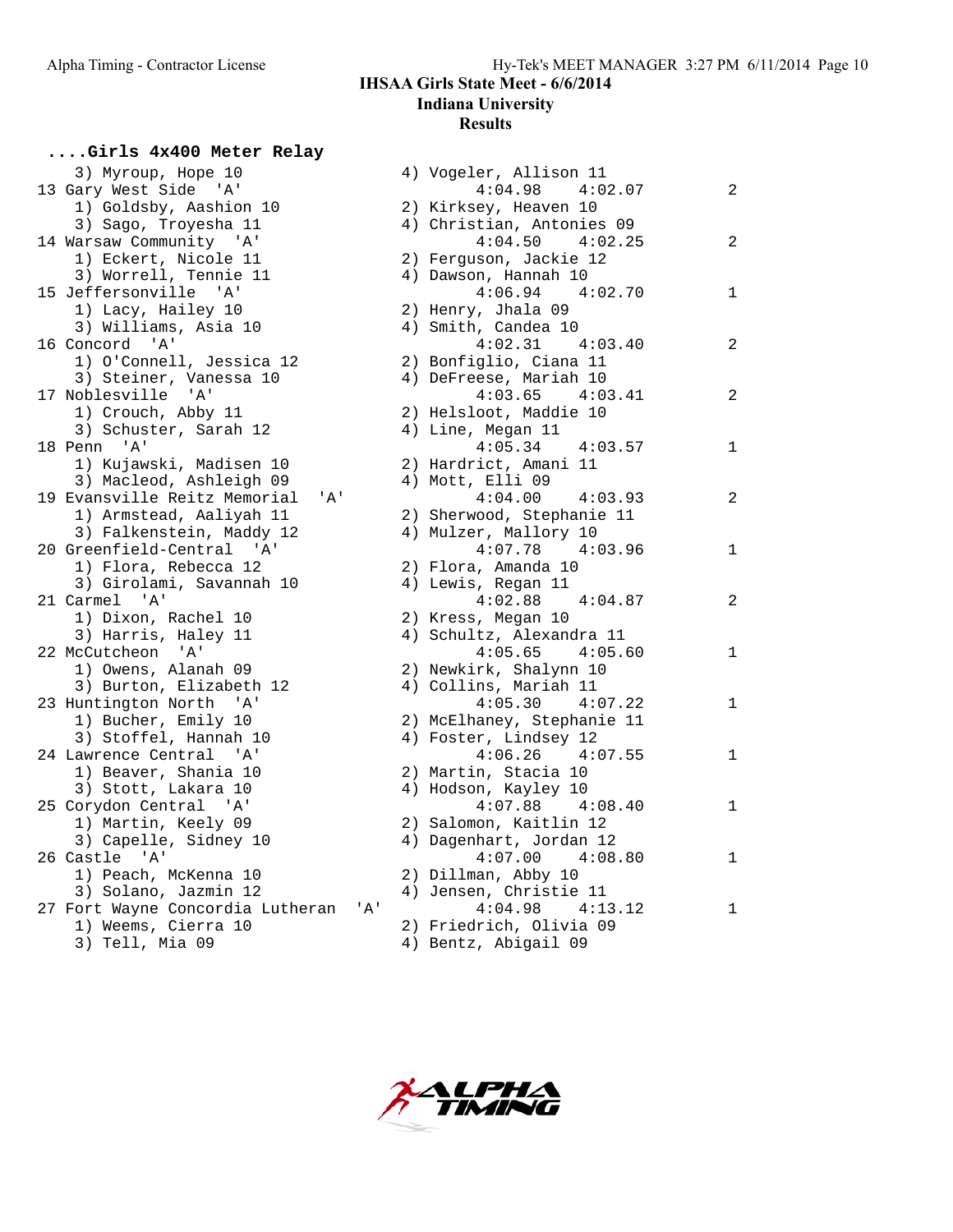#### **Results**

#### **Girls 4x800 Meter Relay**

| State: * 8:53.74 2013                  | Eastern Greentown, Eastern Greentown      |              |              |
|----------------------------------------|-------------------------------------------|--------------|--------------|
|                                        | J Sprinkles, S Wagner, B Neeley, B Neeley |              |              |
| 9:29.65<br><b>STAN</b>                 |                                           |              |              |
| School                                 | Finals<br>Seed                            |              | H# Points    |
|                                        |                                           |              |              |
| 1 West Lafayette 'A'                   | 9:22.32<br>$9:07.45$ STAN                 | 2            | 10           |
| 1) Brophy, Erin 12                     | 2) Johnson, Lauren 10                     |              |              |
| 3) Johnson, Kristen 10                 | 4) Hubbard, Susan 11                      |              |              |
| 2 Hamilton Southeastern 'A'            | 9:21.71<br>$9:09.81$ STAN                 | 2            | 8            |
| 1) Andritsch, Grace 10                 | 2) Nichwitz, Rachel 11                    |              |              |
| 3) King, Jessica 12                    | 4) Zuber, Samantha 12                     |              |              |
| 3 Carmel 'A'                           | 9:15.69 9:09.87 STAN                      | 2            | 7            |
| 1) Dykstra, Chandler 10                | 2) Harris, Haley 11                       |              |              |
| 3) Harris, Kelsey 11                   | 4) Kress, Megan 10                        |              |              |
| 4 Noblesville 'A'                      | 9:30.12<br>$9:19.49$ STAN                 | 2            | 6            |
| 1) Crouch, Abby 11                     | 2) Line, Megan 11                         |              |              |
| 3) Schuster, Sarah 12                  | 4) Sharples-Gordon, Susanna 09            |              |              |
| 5 Hobart 'A'                           | 9:32.54 9:19.50 STAN                      | 2            | 5            |
| 1) Trezak, Cailin 11                   | 2) Gubricky, Kaylee 11                    |              |              |
| 3) Guerrero, Celena 12                 | 4) Whidden, Mindy 12                      |              |              |
| 6 Fort Wayne Northrop 'A'              | 9:30.65<br>$9:21.71$ STAN                 | 2            | 4            |
| 1) Bolton, Latrice 12                  | 2) Osterhout, Lauren 12                   |              |              |
| 3) Bolton, Patricia 12                 | 4) McCuiston, Victoria 12                 |              |              |
| 7 Franklin Central 'A'                 | 9:26.17 9:22.21 STAN                      | 2            | 3            |
| 1) Adams, Cailyn 11                    | 2) Talhelm, Brooke 10                     |              |              |
| 3) Koehl, Olivia 10                    | 4) Welch, Haley 12                        |              |              |
| 8 Zionsville 'A'                       | 9:36.06<br>9:27.10 STAN                   | 2            | 2            |
| 1) Uebele, Rebecca 12                  | 2) Kastberg-Leonard, Marianna 12          |              |              |
| 3) Meyers, Sydney 11                   | 4) Mitchell, Samantha 10                  |              |              |
| 9 Plymouth 'A'                         | 9:38.18 9:28.07 STAN                      | $\mathbf{1}$ | $\mathbf{1}$ |
| 1) Read, Libby 11                      | 2) Crawford, Rachel 09                    |              |              |
| 3) Patrick, Abby 11                    | 4) Wright, Allie 11                       |              |              |
| 10 Carroll (Fort Wayne)<br>'A'         | 9:38.78<br>$9:28.50$ STAN                 | 1            |              |
| 1) Metzger, Stacey 11                  | 2) Chastain, Caitlyn 12                   |              |              |
| 3) Whaley, Coral 12                    | 4) Wise, Londyn 12                        |              |              |
| 11 North Central (Indianapolis)<br>'A' | 9:40.32<br>9:30.36                        | 1            |              |
| 1) Baiyee, Shelene 10                  | 2) Lohrstorfer, Annie 12                  |              |              |
| 3) Abdullah, Alexis 10                 | 4) Chelales, Erika 12                     |              |              |
| 12 Harrison (West Lafayette)<br>'A'    | 9:36.19<br>9:31.98                        | 2            |              |
| 1) Sammons, Eleanor 09                 | 2) Circle, Carley 11                      |              |              |
| 3) Childs, Sarah 12                    | 4) Dark, Erin 11                          |              |              |
| 13 Warsaw Community 'A'                | 9:34.41<br>9:32.15                        | 2            |              |
| 1) Rhodes, Brooke 10                   | 2) Miller, Allison 09                     |              |              |
| 3) Dawson, Hannah 10                   | 4) Craig, Anna 09                         |              |              |
| 14 Penn 'A'                            | 9:26.77<br>9:43.14                        | 2            |              |
| 1) Hamilton, Sarah 11                  | 2) Jankowski, Emma 09                     |              |              |
| 3) Woods, Madison 11                   | 4) Macleod, Ashleigh 09                   |              |              |
| 15 Pendleton Heights 'A'               | 9:46.27<br>9:49.64                        | 1            |              |
| 1) Wolfgang, Riley 11                  | 2) Booher, Micalah 11                     |              |              |
| 3) Dudley, Monica 10                   | 4) Hinton, Maddi 12                       |              |              |
|                                        |                                           |              |              |

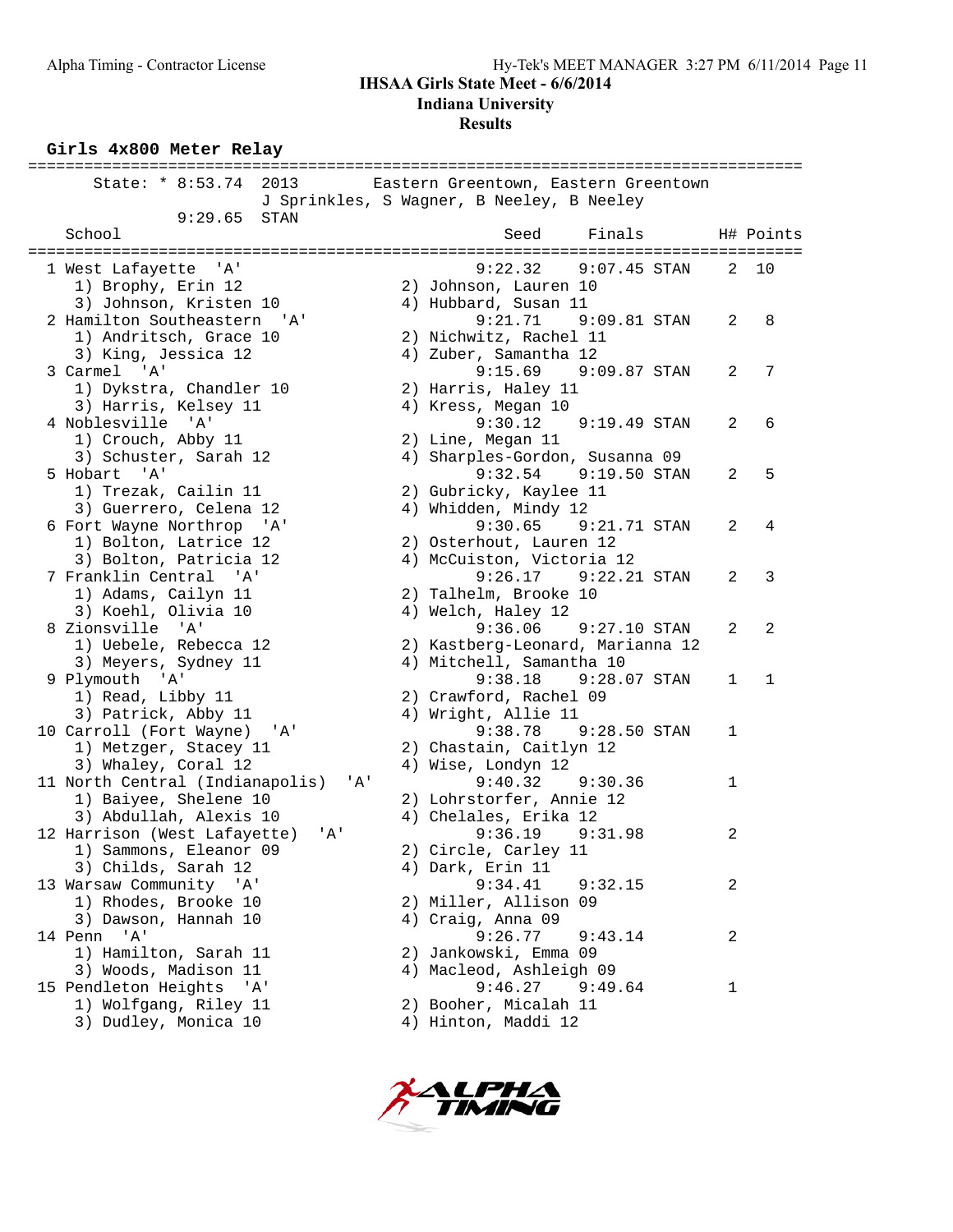# **Indiana University Results**

**....Girls 4x800 Meter Relay**

| 16 Bloomington South 'A'                 | $9:44.95$ $9:50.15$         |
|------------------------------------------|-----------------------------|
| 1) Fickel, Veronica 11                   | 2) Reynolds, Ashlee 09      |
| 3) Derheimer, Lainey 12                  | 4) Lewandowski, Alexis 11   |
| 17 Floyd Central 'A'                     | $9:48.18$ $9:50.59$         |
| 1) Barney, Madison 10                    | 2) Rodriguez, Gabrielle 11  |
| 3) Combs, Melanie 11                     | 4) Bierman, Jamie 12        |
| 18 Evansville Reitz Memorial<br>' A'     | $9:51.17$ $9:56.25$         |
| 1) Effron, Shannon 12                    | 2) Warren, Taylor 12        |
| 3) Warner, Abbey 12                      | 4) Wargel, Sarah 12         |
| 19 Lawrence Central 'A'                  | $9:49.47$ $9:56.52$         |
| 1) Bohlman, Taylor 10                    | 2) Hodson, Kayley 10        |
| 3) Beaver, Shania 10                     | 4) Chastain, Lauren 10      |
| 20 Silver Creek 'A'                      | $10:01.51$ 9:57.18          |
| 1) Backherms, Jessica 11                 | 2) Sharp, Brittany 12       |
| 3) Crouch, Mackenzie 11                  | 4) Shields, Maggie 11       |
| 21 Warren Central 'A'                    | $9:37.00$ $10:02.09$        |
| 1) Gray, Kireina 11                      | 2) Jackson, Joye 11         |
| 3) Reese, Arianna 12                     | 4) Waites, Keytorria 09     |
| 22 New Prairie 'A'                       | $9:37.62$ 10:03.03          |
| 1) Thompson, Rachel 12                   | 2) Myroup, Hope 10          |
| 3) O'Laughlin, Erin 11                   | 4) Tyler, Kelsey 12         |
| 23 Evansville North 'A'                  | $9:59.79$ $10:03.69$        |
| 1) Ward, Michaela 10                     | 2) Grimm, Mary Elizabeth 10 |
| 3) Rollins, Allison 11                   | 4) Roth, Stephanie 09       |
| 24 Greenwood Community 'A'               | $9:45.06$ 10:06.70          |
| 1) Dalton, Alexandra 09                  | 2) Neely, Taylor 09         |
| 3) Renfro, Madison 10                    | 4) Robinson, Krista 09      |
| 25 LaPorte 'A'                           | $9:37.19$ $10:07.04$        |
| 1) Pickford, Catharine 09                | 2) Didion, Marie 10         |
| 3) Cave, Kristin 12                      | 4) Gits, Madison 11         |
| 26 Terre Haute South Vigo<br>'A'         | $10:05.99$ $10:09.25$       |
| 1) Dalina, Aydee 10                      | 2) Howe, Nicole 12          |
| 3) Schmidt, Katie 12                     | 4) Thiede, Nikki 12         |
| 27 Bellmont<br>$^{\prime}$ A $^{\prime}$ | $9:38.36$ $10:13.18$        |
| 1) Roman, Emily 12                       | 2) Gunsett, Emily 10        |
| 3) Faurote, Cadence 12                   | 4) Strickler, Alyssa 12     |
|                                          |                             |

| 16 Bloomington South 'A'                | $9:44.95$ $9:50.15$                         | $\mathbf 1$  |
|-----------------------------------------|---------------------------------------------|--------------|
| 1) Fickel, Veronica 11                  | 2) Reynolds, Ashlee 09                      |              |
| 3) Derheimer, Lainey 12                 | 4) Lewandowski, Alexis 11                   |              |
| 17 Floyd Central 'A'                    | $9:48.18$ $9:50.59$                         | 1            |
| 1) Barney, Madison 10                   | 2) Rodriguez, Gabrielle 11                  |              |
| 3) Combs, Melanie 11                    | 4) Bierman, Jamie 12                        |              |
| 18 Evansville Reitz Memorial<br>'A'     | $9:51.17$ $9:56.25$                         | 1            |
| 1) Effron, Shannon 12                   | 2) Warren, Taylor 12                        |              |
| 3) Warner, Abbey 12                     | 4) Wargel, Sarah 12                         |              |
| 19 Lawrence Central 'A'                 | $9:49.47$ $9:56.52$                         | 1            |
| 1) Bohlman, Taylor 10                   | 2) Hodson, Kayley 10                        |              |
| 3) Beaver, Shania 10                    | 4) Chastain, Lauren 10                      |              |
| 20 Silver Creek 'A'                     | $10:01.51$ 9:57.18                          | $\mathbf{1}$ |
| 1) Backherms, Jessica 11                | 2) Sharp, Brittany 12                       |              |
| 3) Crouch, Mackenzie 11                 | 4) Shields, Maggie 11                       |              |
| 21 Warren Central 'A'                   | $9:37.00$ $10:02.09$                        | 2            |
| 1) Gray, Kireina 11                     | 2) Jackson, Joye 11                         |              |
| 3) Reese, Arianna 12                    | 4) Waites, Keytorria 09                     |              |
| 22 New Prairie 'A'                      | $9:37.62$ 10:03.03                          | 2            |
| 1) Thompson, Rachel 12                  | 2) Myroup, Hope 10                          |              |
| 3) O'Laughlin, Erin 11                  | 4) Tyler, Kelsey 12                         |              |
| 23 Evansville North 'A'                 | $9:59.79$ 10:03.69                          | 1            |
| 1) Ward, Michaela 10                    | 2) Grimm, Mary Elizabeth 10                 |              |
| 3) Rollins, Allison 11                  | 4) Roth, Stephanie 09                       |              |
| 24 Greenwood Community 'A'              | $9:45.06$ 10:06.70                          | 1            |
| 1) Dalton, Alexandra 09                 | 2) Neely, Taylor 09                         |              |
| 3) Renfro, Madison 10                   | 4) Robinson, Krista 09                      |              |
| 25 LaPorte 'A'                          | $9:37.19$ $10:07.04$                        | 2            |
| 1) Pickford, Catharine 09               | 2) Didion, Marie 10                         |              |
| 3) Cave, Kristin 12                     | 4) Gits, Madison 11                         |              |
| 26 Terre Haute South Vigo<br>' A '      | $10:05.99$ $10:09.25$                       | 1            |
| 1) Dalina, Aydee 10                     | 2) Howe, Nicole 12                          |              |
| 3) Schmidt, Katie 12<br>27 Bellmont 'A' | 4) Thiede, Nikki 12<br>$9:38.36$ $10:13.18$ |              |
|                                         |                                             | 1            |
| 1) Roman, Emily 12                      | 2) Gunsett, Emily 10                        |              |
| 3) Faurote, Cadence 12                  | 4) Strickler, Alyssa 12                     |              |

**Girls High Jump**

| $State: * 6-00$<br>$5 - 04.25$ | 1985<br>STAN |                       | Angela Bradburn, Norwell |                  |        |
|--------------------------------|--------------|-----------------------|--------------------------|------------------|--------|
| Name                           |              | Year School           | Seed                     | Finals           | Points |
|                                |              |                       |                          |                  |        |
| 1 Mather, Rachel               |              | 12 Noblesville        | $5 - 08.00$              | $5-09.00$ STAN   | 10     |
| 2 Moffitt, Janae               |              | 11 Oak Hill           | $5 - 09.00$              | J5-09.00 STAN    | 8      |
| 3 Madison, Kennedy             |              | 11 Evansville Bosse   | $5 - 06.00$              | $5 - 06.00$ STAN | 7      |
| 4 Pennington, Taylor           |              | 11 Center Grove       | $5 - 05.25$              | $5 - 05.00$ STAN | 6      |
| 5 Smith, Kayla                 |              | 11 Lawrence Central   | $5 - 06.25$              | J5-05.00 STAN    | 5      |
| 6 Lewis, Regan                 |              | 11 Greenfield-Central | $5 - 04.25$              | J5-05.00 STAN    | 3.50   |
| 6 Green, JeBria                |              | 10 Fort Wayne Wayne   | $5 - 03.00$              | J5-05.00 STAN    | 3.50   |
|                                |              |                       |                          |                  |        |

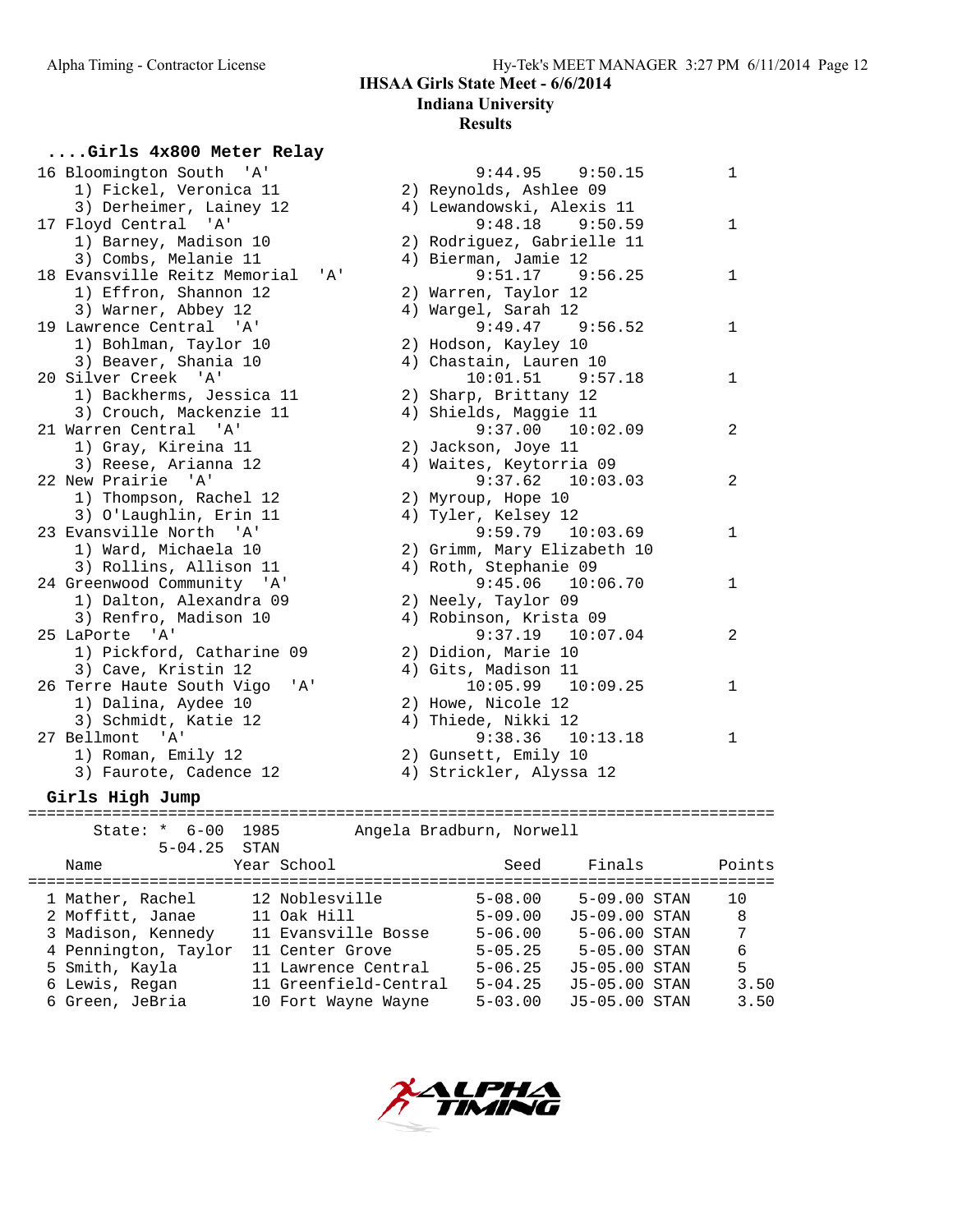## Alpha Timing - Contractor License Hy-Tek's MEET MANAGER 3:27 PM 6/11/2014 Page 13 **IHSAA Girls State Meet - 6/6/2014 Indiana University Results**

# **....Girls High Jump**

| 8 Ash, Alivia                                                             | 10 Merrillville                     | $5 - 04.25$                  | J5-05.00 STAN                   | 2              |
|---------------------------------------------------------------------------|-------------------------------------|------------------------------|---------------------------------|----------------|
| 9 Pham, Lana                                                              | 09 Kokomo                           | $5 - 03.00$                  | $5 - 04.00$                     | 1              |
| 10 Posey, Mariah                                                          | 12 Fort Wayne Snider 5-04.25        |                              | $J5-04.00$                      |                |
| 11 Young, Erynn                                                           | 10 Ben Davis                        | $5 - 04.25$                  | $J5-04.00$                      |                |
| 12 Cooke, Kara                                                            | 11 Hobart                           | $5 - 04.25$                  | $J5 - 04.00$                    |                |
| 13 Mourey, Shelby                                                         | 11 Eastern Hancock                  | $5 - 03.00$                  | $J5 - 04.00$                    |                |
| 14 Sanders, Zuriel                                                        | 11 Evansville Central               |                              | $5-04.25$ $5-03.00$             |                |
| 15 Yates, Megen                                                           | 11 Monroe Central                   | 5-03.00                      | $J5 - 03.00$                    |                |
| 15 Scott, A'Leah                                                          | 12 Merrillville                     | $5 - 03.00$                  | $J5 - 03.00$                    |                |
| 15 Miller, Deju                                                           | 10 Kokomo                           | $5 - 03.00$                  | $J5 - 03.00$                    |                |
| 18 Main, Aubrey                                                           | 11 Southridge                       | $5 - 02.00$                  | $J5 - 03.00$                    |                |
| 19 Fosler, Kaydon                                                         | 11 Plymouth                         | $5 - 02.25$                  | $J5 - 03.00$                    |                |
| 20 Hobbs, Asya                                                            | 12 Bishop Noll                      | 5-04.25                      | $J5 - 03.00$                    |                |
| 21 Phillips, Breanna                                                      | 09 Fort Wayne Northrop 5-03.00      |                              | $5 - 01.00$                     |                |
| 21 Behnfeldt, Makenna                                                     | 11 Fremont                          | $5 - 01.25$                  | $5 - 01.00$                     |                |
| 21 Tyler, Alexandria                                                      | 10 Lake Central                     | 5-03.00                      | $5 - 01.00$                     |                |
| 21 Ravenell, Natalie                                                      | 09 Westfield                        |                              | $5-03.00$ $5-01.00$             |                |
| 25 Lawlor, Georgia                                                        | 11 Harrison (Wl)                    | $5 - 03.00$                  | $J5 - 01.00$                    |                |
| 25 Jones, Caitlin                                                         | 12 Western Boone                    | $5 - 03.00$                  | $J5-01.00$                      |                |
| 27 Hash, Ashley                                                           | 12 Bloomington North 5-02.00        |                              | $J5 - 01.00$                    |                |
| 27 Kimbley, Megan                                                         | 12 Seymour                          | 5-03.00                      | $J5 - 01.00$                    |                |
|                                                                           | 11 New Palestine                    |                              |                                 |                |
| -- Wineman, Rachel                                                        |                                     | $5 - 02.00$                  | NH                              |                |
| -- Holland, Emily                                                         | 11 Madison Cons                     | $5 - 03.00$                  | NH                              |                |
| -- Gibson, Hayley                                                         | 11 DeKalb                           | $5 - 02.25$                  | ΝH                              |                |
| Girls Pole Vault                                                          |                                     |                              |                                 |                |
|                                                                           |                                     |                              |                                 |                |
| State: * 13-06.25 2009                                                    |                                     |                              | Ellie McCardwell, Pendleton Hts |                |
| $11 - 03.00$ STAN                                                         |                                     |                              |                                 |                |
| Name                                                                      | Year School                         | Seed                         | Finals                          | Points         |
|                                                                           |                                     |                              |                                 |                |
| 1 Smith, Kayla                                                            | 11 Lawrence Central                 | 12-03.00                     | 13-00.00 STAN                   | 10             |
| 2 McKeeman, Sara                                                          | 12 Carroll (For                     | 12-00.00                     | 12-09.00 STAN                   | 8              |
| 3 Mather, Rachel                                                          | 12 Noblesville                      | 12-00.00                     | J12-09.00 STAN                  | 7              |
| 4 Trine, Kennedy      11 Angola<br>5 Kavgazoff, Rachael  12 Floyd Central |                                     |                              | 12-06.00  12-03.00 STAN         | $\sqrt{6}$     |
|                                                                           |                                     |                              |                                 |                |
|                                                                           |                                     |                              | 11-06.00 J12-03.00 STAN         | 5              |
| 6 Brown, Sandra                                                           | 10 Pike                             |                              | 11-03.00  11-09.00 STAN         | $\overline{4}$ |
| 7 Lambert, Brooke                                                         | 12 Lake Central                     | $10 - 06.00$                 | J11-09.00 STAN                  | 2.50           |
| 7 Hayhurst, Sarah                                                         | 12 EV Memorial                      | 12-01.50                     | J11-09.00 STAN                  | 2.50           |
| 9 Nelson, Melissa                                                         | 12 Center Grove                     |                              | 10-09.00 11-06.00 STAN          | 1              |
| 10 Frischmann, Leah                                                       | 12 Lawrence Central                 | $11 - 09.00$                 | J11-06.00 STAN                  |                |
| 11 Fletchall, Emily 11 Fishers                                            |                                     |                              | 11-06.00  11-03.00 STAN         |                |
| 12 Komasinski, Amanda                                                     | 10 Crown Point                      | $10 - 03.00$                 | J11-03.00 STAN                  |                |
| 13 Palmer, Dilan                                                          | 11 Noblesville                      | $11 - 00.00$                 | J11-03.00 STAN                  |                |
| 14 Jackson, Kim                                                           | 11 Pike                             | $12 - 03.00$                 | J11-03.00 STAN                  |                |
| 15 Pham, Anh                                                              | 12 Kokomo                           | $10 - 00.00$                 | $11 - 00.00$                    |                |
| 16 May, Katrina                                                           | 10 Columbus North                   | $11 - 03.00$                 | $10 - 09.00$                    |                |
|                                                                           | 10 Brownsburg                       |                              | J10-09.00                       |                |
| 17 Berry, Megan                                                           |                                     | $10 - 06.00$<br>$10 - 06.00$ |                                 |                |
| 18 Finley, Emily<br>19 Padan, Sarah                                       | 10 Bloomington South<br>10 TH South | $9 - 06.00$                  | $J10-09.00$<br>$10 - 03.00$     |                |

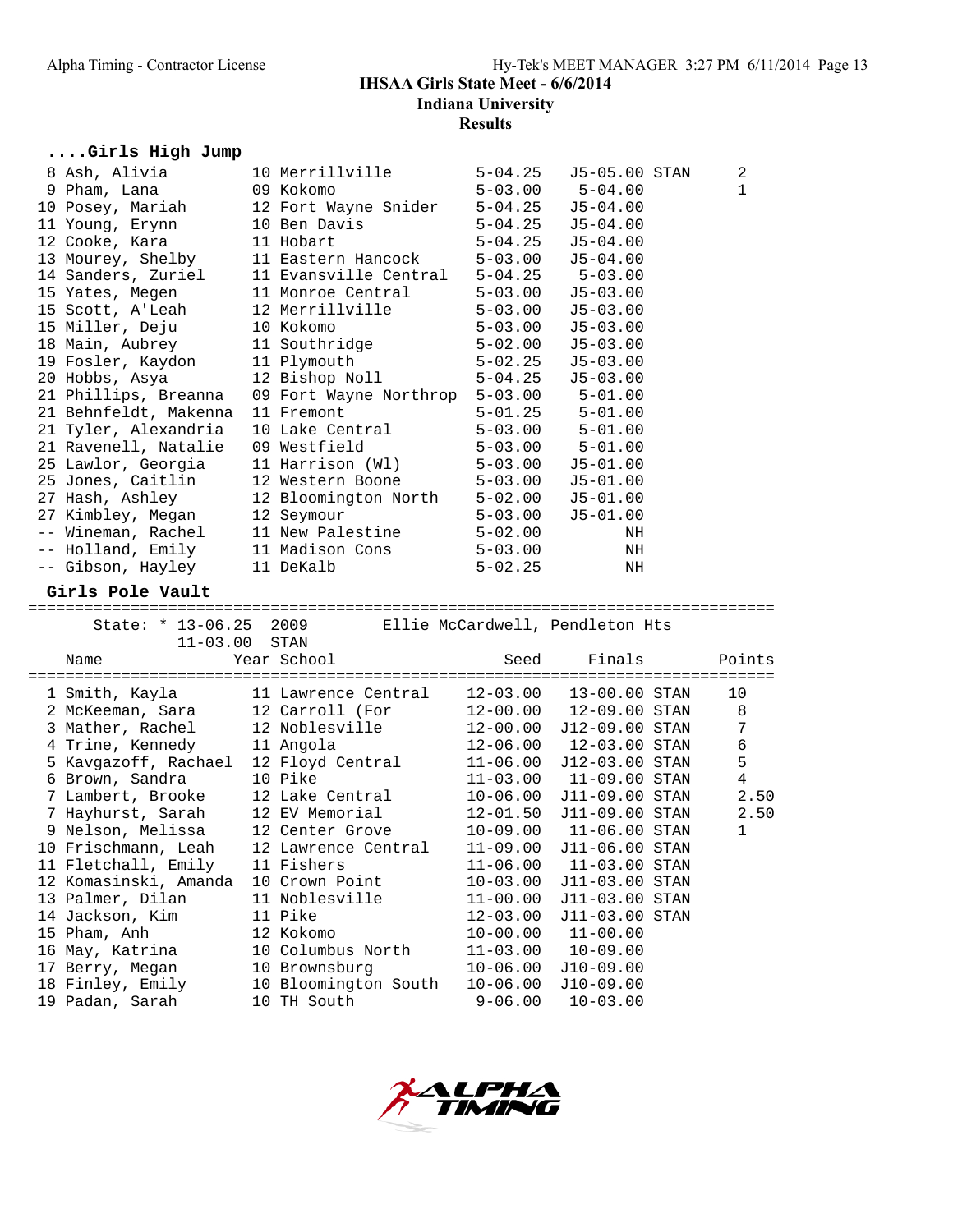## Alpha Timing - Contractor License Hy-Tek's MEET MANAGER 3:27 PM 6/11/2014 Page 14 **IHSAA Girls State Meet - 6/6/2014 Indiana University Results**

# **....Girls Pole Vault**

| 19 Hickerson, Claire<br>19 Hewitt, Maysie<br>19 McNarney, Kelley<br>19 Obear, Emily<br>-- Clark, Abby<br>-- Keele, Madison<br>-- Bailey, Kateland<br>-- Loehmer, Kaitlin 12 Chesterton<br>-- Brady, Emily<br>-- Diemer, Erin<br>Girls Long Jump | 12 Warsaw Community<br>10 Maconaquah<br>12 Penn<br>11 Hamilton Sou<br>12 Clinton Prairie<br>11 Avon<br>12 Northeast Dubois<br>11 Brown County<br>09 Shelbyville | $11 - 00.00$<br>$10 - 03.00$<br>$10 - 06.00$<br>$10 - 06.00$<br>$11 - 06.00$<br>$10 - 06.00$<br>$10 - 00.00$<br>$10 - 03.00$<br>$11 - 00.00$<br>$11 - 00.00$ | $10 - 03.00$<br>$10 - 03.00$<br>$10 - 03.00$<br>$10 - 03.00$<br>NH<br>NH<br>NH<br>NH<br>NH<br>NH |         |
|-------------------------------------------------------------------------------------------------------------------------------------------------------------------------------------------------------------------------------------------------|-----------------------------------------------------------------------------------------------------------------------------------------------------------------|--------------------------------------------------------------------------------------------------------------------------------------------------------------|--------------------------------------------------------------------------------------------------|---------|
| 17-06.50 STAN                                                                                                                                                                                                                                   | State: * 20-04 1986 Tonya Sedwick, Jeffersonville                                                                                                               |                                                                                                                                                              |                                                                                                  |         |
| Name                                                                                                                                                                                                                                            | Year School                                                                                                                                                     |                                                                                                                                                              | Seed<br>Prelims                                                                                  | Wind    |
| Preliminaries                                                                                                                                                                                                                                   |                                                                                                                                                                 |                                                                                                                                                              |                                                                                                  |         |
|                                                                                                                                                                                                                                                 | 1 Hunter, Yamani 11 Evansville Bosse<br>$18-05.75(-0.2)$ $18-06.50(-2.1)$ $19-01.25(1.1)$                                                                       | $18 - 02.00$                                                                                                                                                 | 19-01.25qSTAN                                                                                    | 1.1     |
| 2 LaCosse, Kristen 69 Crown Point<br>$16-06(-2.0)$ FOUL $(1.0)$ $18-06.75(1.3)$                                                                                                                                                                 |                                                                                                                                                                 | $17 - 11.50$                                                                                                                                                 | 18-06.75qSTAN                                                                                    | 1.3     |
| $FOUL(0.7) 18-06(1.8) FOUL(0.7)$                                                                                                                                                                                                                | 3 Smith, Karrina 12 Fort Wayne Snider                                                                                                                           | $17 - 10.25$                                                                                                                                                 | 18-06.00qSTAN                                                                                    | $1.8\,$ |
| 4 Hankenson, Holly 12 Bellmont<br>$17-05.50(0.1)$ $18-02(-0.3)$ $18-05(-0.4)$                                                                                                                                                                   |                                                                                                                                                                 | $18 - 08.00$                                                                                                                                                 | 18-05.00qSTAN                                                                                    | $-0.4$  |
| $16-10.25(-1.7)$ FOUL $(1.6)$ $18-04.25(0.4)$                                                                                                                                                                                                   | 5 Cottrell, Kiawna 12 Pendleton Heights                                                                                                                         | $17 - 10.50$                                                                                                                                                 | 18-04.25qSTAN                                                                                    | $0.4$   |
| $18-02.50(-0.9)$ $17-09(2.4)$ FOUL(-0.5)                                                                                                                                                                                                        | 6 Redmon, Caitlyn 11 Warren Central                                                                                                                             | $18 - 00.00$                                                                                                                                                 | 18-02.50qSTAN                                                                                    | $-0.9$  |
| 7 Smith, Alexxus 11 Fishers                                                                                                                                                                                                                     | $17-03.75(1.4)$ $17-03(-3.1)$ $18-00.50(1.2)$                                                                                                                   | $17 - 04.50$                                                                                                                                                 | 18-00.50qSTAN                                                                                    | 1.2     |
|                                                                                                                                                                                                                                                 | 8 Miller, Amber 12 Northwestern<br>$17-02.25(4.1)$ $17-08.50(1.8)$ $17-02.25(0.3)$                                                                              | $17 - 11.00$                                                                                                                                                 | 17-08.50qSTAN                                                                                    | 1.8     |
| 9 Knight, Leeanna 12 Northview<br>$17-08(-0.5)$ $17-01.50(-3.2)$ $17-08(-0.1)$                                                                                                                                                                  |                                                                                                                                                                 | $17 - 03.00$                                                                                                                                                 | 17-08.00qSTAN                                                                                    | $-0.5$  |
|                                                                                                                                                                                                                                                 | 10 McGee, Amber 11 Fort Wayne Northrop 17-08.75<br>$17-05.50(-1.6) 17-00.25(-0.7) F0UL(0.5)$                                                                    |                                                                                                                                                              | $17 - 05.50q$                                                                                    | $-1.6$  |
| 11 Brown, Sierra<br>$FOUL(0.5) 17-02.75(-2.3) FOUL(+0.0)$                                                                                                                                                                                       | 12 Hamilton Heights 17-02.00                                                                                                                                    |                                                                                                                                                              | $17 - 02.75$                                                                                     | $-2.3$  |
| 12 Martin, Amani<br>$FOUL(0.7) 17-02(1.5) 17-01.25(2.1)$                                                                                                                                                                                        | 12 Homestead                                                                                                                                                    | 17-09.50                                                                                                                                                     | $17 - 02.00$                                                                                     | 1.5     |
| 13 Fidler, Macy                                                                                                                                                                                                                                 | 11 Linton-Stockton<br>$17-00.50(-0.3)$ $17-00.25(-1.8)$ $15-11.25(-0.4)$                                                                                        | $17 - 01.00$                                                                                                                                                 | $17 - 00.50$                                                                                     | $-0.3$  |
| 14 Jungels, Jenna                                                                                                                                                                                                                               | 10 Kankakee Valley<br>$16-07.25(0.5)$ $16-10(-1.6)$ $16-11.75(-0.7)$                                                                                            | $17 - 00.00$                                                                                                                                                 | $16 - 11.75$                                                                                     | $-0.7$  |
| 15 Gray, Ariel<br>$15-09(-1.0)$ FOUL $(1.9)$ 16-10.75 $(1.9)$                                                                                                                                                                                   | 11 Pike                                                                                                                                                         | $17 - 10.50$                                                                                                                                                 | $16 - 10.75$                                                                                     | 1.9     |
| 16 Heeb, Gracie                                                                                                                                                                                                                                 | 10 Bloomington North<br>$16-10.50(-1.0) 15-09.25(-1.7) 16-03.75(-1.4)$                                                                                          | $17 - 01.50$                                                                                                                                                 | $16 - 10.50$                                                                                     | $-1.0$  |

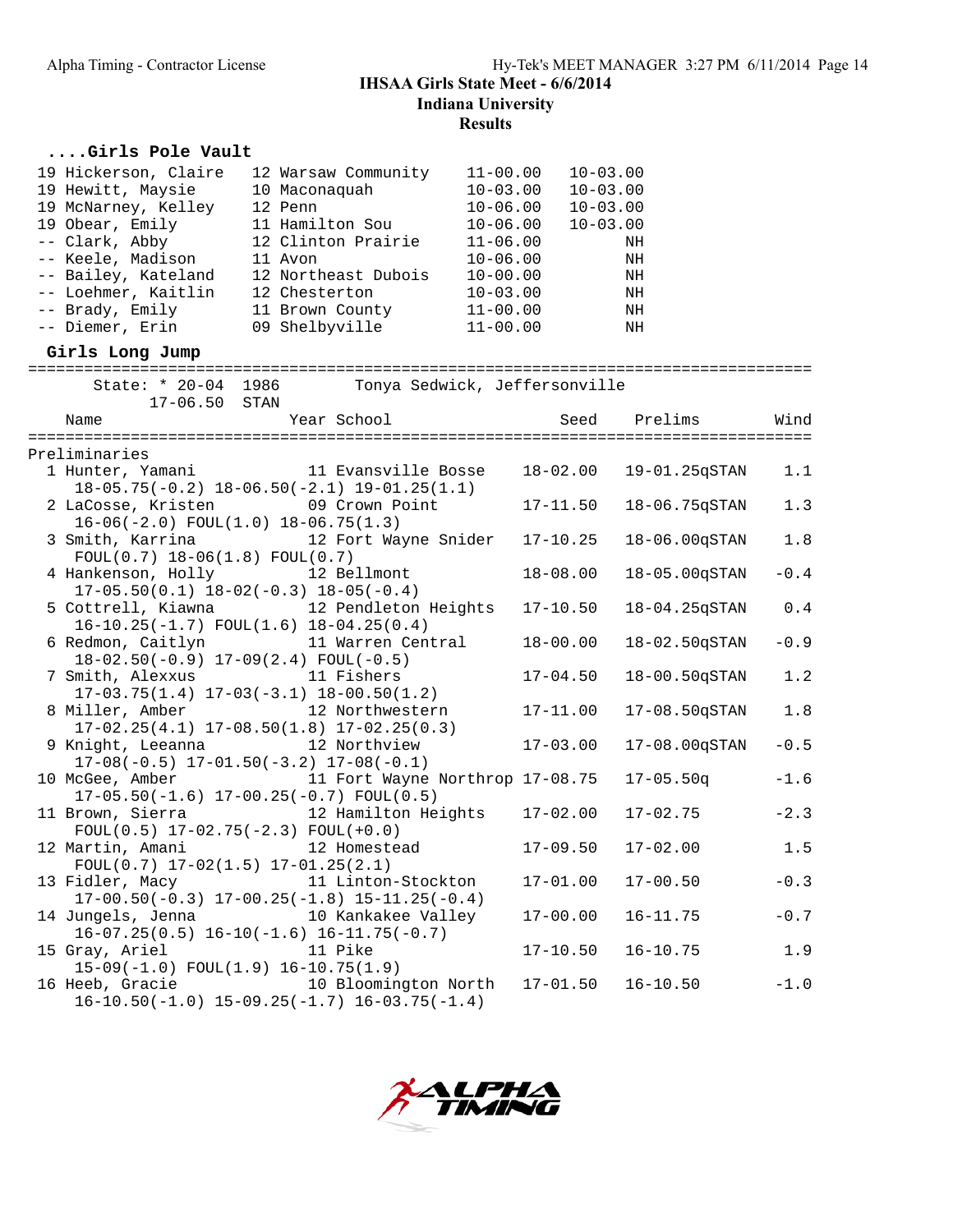#### **....Girls Long Jump**

|        | 17 James, Shawntel 10 Jimtown                                                                             | $16 - 08.50$ | 16-08.00      |                                                   | $-1.8$      |
|--------|-----------------------------------------------------------------------------------------------------------|--------------|---------------|---------------------------------------------------|-------------|
|        | $16-00.75(0.3) 16-08(-1.8) 16-00.25(-1.1)$<br>18 Tidman, Kimberly 11 Batesville                           | $16 - 08.25$ | $16 - 07.75$  |                                                   | 0.8         |
|        | $16-07.75(0.8) 16-00(-1.3) 16-05.50(-1.4)$                                                                |              |               |                                                   |             |
|        | 18 Brock, Whitley 12 Bedford Nort                                                                         | $17 - 00.00$ | $16 - 07.75$  |                                                   | 1.3         |
|        | $16-07.75(1.3) 16-04.50(-0.3) F0UL(0.1)$<br>20 Davis, Kaitlyn 19 Washington                               | $17 - 01.00$ | $16 - 07.25$  |                                                   | 0.3         |
|        | $FOUL(-1.4) 16-07.25(0.3) FOUL(1.8)$                                                                      |              |               |                                                   |             |
|        | 12 Churubusco<br>21 Pippenger, Danielle<br>$15-08.25(-1.5)$ $15-08.50(0.5)$ $16-05.50(-0.1)$              | $17 - 11.00$ | $16 - 05.50$  |                                                   | $-0.1$      |
|        | 22 Foster, Lindsey 12 Huntington North                                                                    | $17 - 09.00$ | $16 - 04.25$  |                                                   | $-1.9$      |
|        | $FOUL(-2.2) FOUL(-1.0) 16-04.25(-1.9)$<br>23 Trahin, Maria 10 FW Dwenger                                  | $17 - 09.00$ | $16 - 03.00$  |                                                   | $-3.3$      |
|        | $16-03(-3.3)$ FOUL $(-0.9)$ $13-02.25(1.8)$<br>24 Dockins, Annabelle 10 New Palestine                     | $16 - 10.50$ | $16 - 01.00$  |                                                   | 0.1         |
|        | $15-04.25(0.7)$ $16-01(0.1)$ $15-03.50(-1.8)$<br>25 Warner, Elaine 11 Whitko                              | $17 - 06.50$ | $15 - 10.25$  |                                                   | $-2.9$      |
|        | $FOUL(-1.7) 15-10.25(-2.9) FOUL(0.8)$<br>26 Bleakman, Emma                       11 Zionsville            | $16 - 10.50$ | $15 - 09.75$  |                                                   | $-1.8$      |
|        | $12-06(0.7)$ FOUL $(0.1)$ 15-09.75 $(-1.8)$<br>27 Brown, Denisha 12 Culver Community                      | $16 - 06.50$ | $15 - 09.25$  |                                                   | $-0.6$      |
|        | $15-09.25(-0.6)$ $14-04.25(-2.0)$ $15-01.75(-2.9)$<br>28 Majety, Saveda 69 Munster                        | $16 - 07.25$ | $13 - 11.75$  |                                                   | $-1.7$      |
|        | $FOUL(0.5) FOUL(+0.0) 13-11.75(-1.7)$<br>29 Jordan, Cienna 10 Indpls Cathedral                            | $17 - 02.25$ | $13 - 10.00$  |                                                   | 0.3         |
|        | $FOUL(0.5) 13-10(0.3) FOUL(+0.0)$<br>-- Kelley, Kendall 12 DeKalb                                         | $16 - 06.50$ | FOUL          |                                                   | NWI         |
|        | FOUL FOUL FOUL<br>Girls Long Jump                                                                         |              |               |                                                   |             |
|        |                                                                                                           |              |               |                                                   |             |
|        | State: * 20-04 1986 Tonya Sedwick, Jeffersonville<br>17-06.50 STAN                                        |              |               |                                                   |             |
|        | Year School Prelims<br>Name                                                                               |              | Finals        |                                                   | Wind Points |
| Finals |                                                                                                           |              |               |                                                   |             |
|        | 1 Hunter, Yamani 11 Evansville Bosse 19-01.25<br>$18-11.50(0.8)$ $18-05.25(0.8)$ $19-07.75(1.6)$          |              | 19-07.75 STAN | 1.6                                               | 10          |
|        | 2 LaCosse, Kristen 09 Crown Point<br>$18-00.25(0.8)$ FOUL $(1.0)$ $17-09(-1.6)$ $18-06.75(1.3)$           | $18 - 06.75$ | 18-06.75 STAN | 1.3                                               | 8           |
|        | 3 Smith, Karrina 12 Fort Wayne Snider 18-06.00<br>$FOUL(1.0) FOUL(1.1) 16-11.75(-1.6) 18-06(1.8)$         |              | 18-06.00 STAN | 1.8                                               | 7           |
|        | 4 Hankenson, Holly 12 Bellmont<br>FOUL(-1.0) $18-00.50(-1.2)$ FOUL(-0.7) $18-05(-0.4)$                    | $18 - 05.00$ | 18-05.00 STAN | $-0.4$                                            | 6           |
|        | 5 Cottrell, Kiawna<br>12 Pendleton Heights<br>$18-03(-0.6)$ $18-01.50(-0.1)$ FOUL $(1.0)$ $18-04.25(0.4)$ | $18 - 04.25$ | 18-04.25 STAN | $\ensuremath{\text{0}}$ . $\ensuremath{\text{4}}$ | 5           |
|        | 6 Redmon, Caitlyn<br>11 Warren Central<br>FOUL(-1.5) FOUL(-0.3) $17-06.50(1.1)$ $18-02.50(-0.9)$          | $18 - 02.50$ | 18-02.50 STAN | $-0.9$                                            | 4           |
|        | 7 Smith, Alexxus<br>11 Fishers<br>$17-05.75(-1.6)$ FOUL $(0.1)$ $18-00(-0.7)$ $18-00.50(1.2)$             | $18 - 00.50$ | 18-00.50 STAN | 1.2                                               | 3           |
|        |                                                                                                           |              |               |                                                   |             |

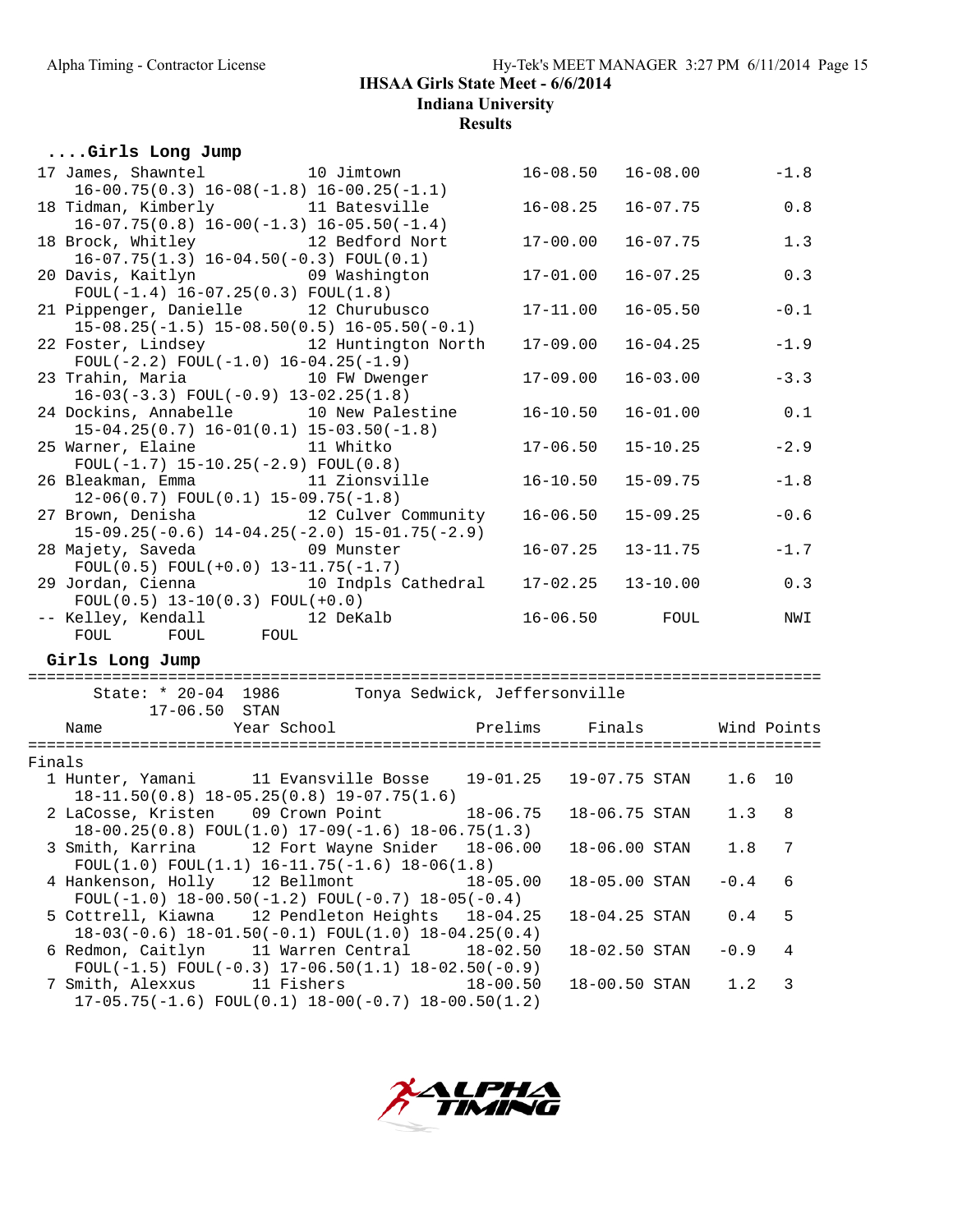**Results**

## **....Girls Long Jump**

| 8 Knight, Leeanna 12 Northview 17-08.00 17-11.50 STAN<br>17-11.50(-0.3) FOUL(1.4) 17-09.25(0.6)                         |              |                    | $-0.3$ 2     |              |
|-------------------------------------------------------------------------------------------------------------------------|--------------|--------------------|--------------|--------------|
| 9 Miller, Amber 12 Northwestern 17-08.50 17-10.75 STAN<br>$17-03.75(1.4)$ $17-10.75(0.9)$ $16-07.75(-1.6)$              |              |                    | 0.9          | $\mathbf{1}$ |
| 10 McGee, Amber 11 Fort Wayne Northrop 17-05.50 17-08.25 STAN<br>$FOUL(-1.0)$ 17-08.25(1.2) 17-08.25(-0.0)              |              |                    | 1.2          |              |
| Girls Shot Put                                                                                                          |              |                    |              |              |
| State: * 50-09 2011 Tori Bliss, Portage<br>40-11.25 STAN                                                                |              |                    |              |              |
| Year School<br>Name                                                                                                     |              | Seed Finals Points |              |              |
| 45-09.50 44-06.25 47-09.75 45-03.25 46-00 46-06.25                                                                      |              |                    |              |              |
| 12 Lawrence Central   48-02.00   47-02.50 STAN<br>2 Brown, Adriana<br>43-04.25 44-09.50 47-02.50 FOUL 44-00.75 46-07.50 |              |                    | 8            |              |
| 3 Compton, Demara 12 Lawrence Central 46-04.50 46-10.75 STAN<br>44-02 45-11 45-06.25 45-00 44-06.75 46-10.75            |              |                    | 7            |              |
| 4 Heckaman, Leah 12 Culver Academies 42-08.25 45-05.25 STAN<br>41-03.50 44-02.25 40-06.25 43-07 45-05.25 42-01.50       |              |                    | 6            |              |
| 5 Roper, Cassaundra 12 North Centra 42-03.00 44-02.75 STAN<br>FOUL 40-10.25 40-07.25 40-10.75 44-02.75 41-11.75         |              |                    | 5            |              |
| 6 Hazlewood, Micaela 12 Linton-Stockton 45-03.25 42-04.00 STAN<br>39-07 42-04 FOUL 40-09 41-06.25 41-05                 |              |                    | 4            |              |
| 7 Cornelius, Deanna 11 Elkhart Memorial 41-02.00 41-11.00 STAN<br>32-08.75 41-11 37-03 37-10.75 40-01.25 39-03.75       |              |                    | 3            |              |
| 8 Hayes, Kassidie 11 Tell City 40-07.00 40-04.75<br>36-01.50 40-04.75 37-11.50 38-09.25 35-06.25 38-04                  |              |                    | 2            |              |
| 9 Forte, Ericka 12 Warren Central 39-11.75 40-00.75<br>40-00.75 38-02.75 38-10 37-04.50 38-06.25 39-01.25               |              |                    | $\mathbf{1}$ |              |
| 10 Sherwood, Stephani 11 EV Memorial 40-01.00 39-11.25<br>37-10.25 37-10.75 39-11.25 38-01 39-01.75 35-09.25            |              |                    |              |              |
| 11 Hart, Haley 11 Morristown 40-09.25 39-07.50<br>39-04.75 39-07.50 36-03.25                                            |              |                    |              |              |
| 12 McQuay, Martina 12 Lafayette Jefferson 39-05.75 39-05.75<br>39-01.75 FOUL 39-05.75                                   |              |                    |              |              |
| 13 Brooks, Megan 12 Charlestown 42-06.25<br>$38 - 01.75$ $39 - 03$ $38 - 02$                                            |              | $39 - 03.00$       |              |              |
| 14 Stanley, Jordan 11 Merrillville 38-08.00 38-11.00<br>38-00.50 38-03.50 38-11                                         |              |                    |              |              |
| 15 Hardy, Mickella 11 Culver Community 39-11.75 38-07.00<br>38-07 37-01 35-05.50                                        |              |                    |              |              |
| 16 Kiszenia, Nicole<br>12 Lowell<br>$37 - 04.75$ $36 - 09$<br>$38 - 06$                                                 | $38 - 00.00$ | $38 - 06.00$       |              |              |
| 17 Klender, Maddie<br>12 Huntington North<br>36-11.75 38-05 37-10                                                       | $40 - 01.00$ | $38 - 05.00$       |              |              |
| 18 Fitts, Arriana 12 Fort Wayne Snider<br>38-01.75 33-09.50 37-00.25                                                    | 41-03.00     | $38 - 01.75$       |              |              |

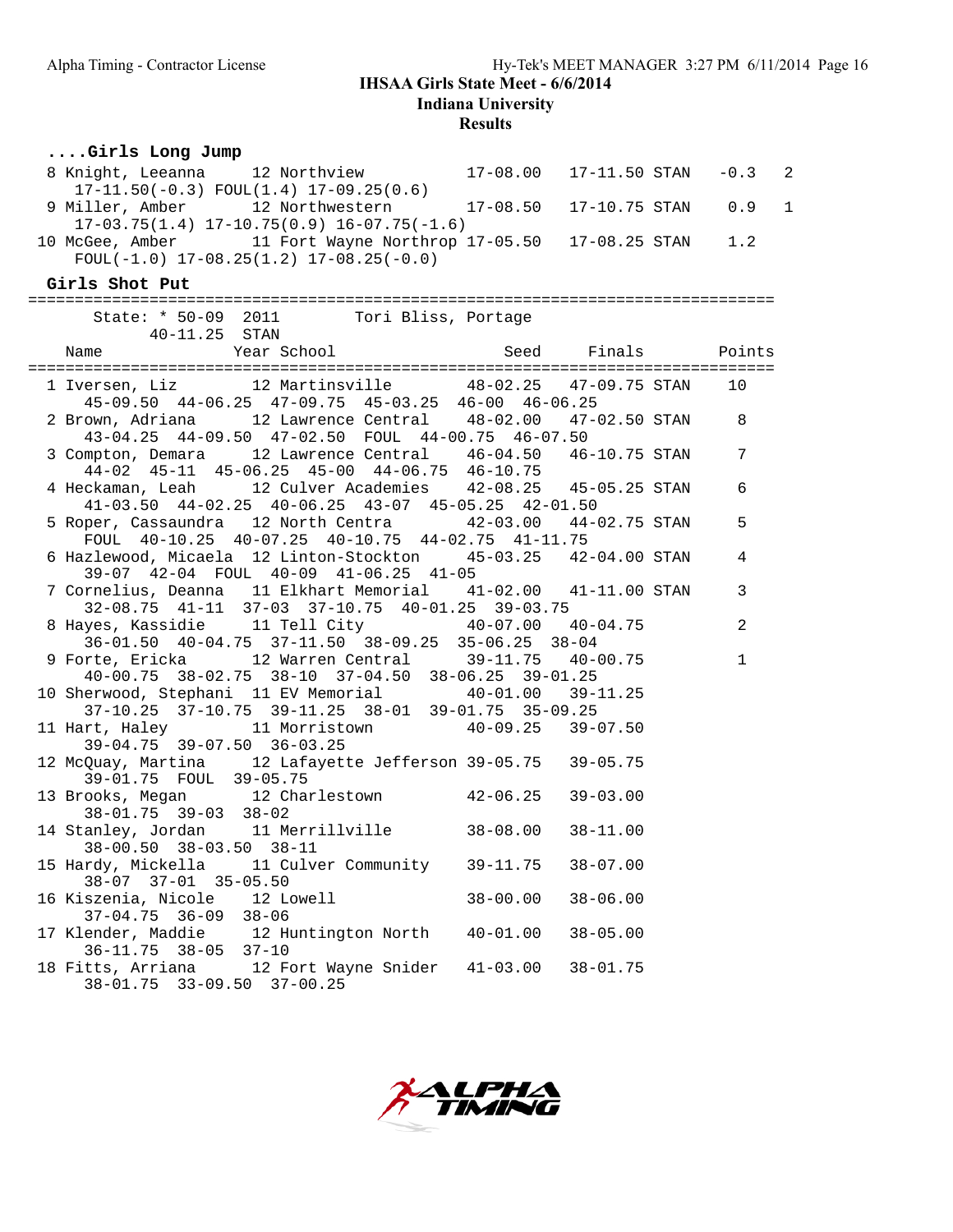# Alpha Timing - Contractor License Hy-Tek's MEET MANAGER 3:27 PM 6/11/2014 Page 17

# **IHSAA Girls State Meet - 6/6/2014**

**Indiana University**

**Results**

## **....Girls Shot Put**

| 19 Amstutz, Allison 12 South Adams     | $39 - 09.00$ | $38 - 00.75$ |
|----------------------------------------|--------------|--------------|
| $37-08.75$ $37-08.25$ $38-00.75$       |              |              |
| 20 Dvorscak, Caitlin 11 North Judson   | 38-06.00     | $37 - 08.75$ |
| 37-08.75 FOUL 35-05.25                 |              |              |
| 21 Jordan, Makayla 11 Gibson Southern  | 39-07.00     | $37 - 03.75$ |
| $36 - 01.25$ $37 - 03.75$ $37 - 03.75$ |              |              |
| 22 Kleopfer, Bethani 12 Southwestern   | 39-08.00     | $37 - 01.25$ |
| $35-03.50$ $37-01.25$ $35-06.25$       |              |              |
| 23 Walton, Lindsay 12 Hamilton Sou     | 39-07.00     | $36 - 10.75$ |
| 36-10.75 36-08.25 FOUL                 |              |              |
| 24 Robertson, Kierste 11 McCutcheon    | $37 - 03.00$ | $34 - 10.50$ |
| $34-10.50$ $32-08$ $34-10$             |              |              |
| 25 Krempel, Tessa 12 Columbus North    | 40-07.00     | $34 - 06.00$ |
| 34-06 FOUL FOUL                        |              |              |
| 26 Monk, Katie 12 Churubusco           | $41 - 02.25$ | $29 - 09.25$ |
| FOUL FOUL 29-09.25                     |              |              |
| -- Thomas, Emily 12 Knightstown        | 39-03.00     | <b>DNS</b>   |

## **Girls Discus Throw**

| State: * 168-06 2013 Adriana Brown, Lawrence Central<br>$128-04$ STAN                                  |                  |                |              |
|--------------------------------------------------------------------------------------------------------|------------------|----------------|--------------|
|                                                                                                        |                  |                |              |
| 1 Brown, Adriana 12 Lawrence Central 55-08.50 160-02.00 STAN<br>FOUL FOUL 144-07 FOUL 160-02 153-07    |                  |                | 10           |
| 2 Monk, Katie 12 Churubusco 151-02 148-07.00 STAN<br>130-10 FOUL 148-07 FOUL FOUL FOUL                 |                  |                | 8            |
| 3 Compton, Demara 12 Lawrence Central 136-07 142-11.00 STAN<br>131-04 133-10 142-11 124-03 130-11 FOUL |                  |                | 7            |
| 4 York, Kayla 11 Hanover Central 145-10 142-05.00 STAN 142-05 131-01 136-04 135-04 111-02 133-08       |                  |                | 6            |
| 5 Heckaman, Leah 12 Culver Academies 132-02 142-01.00 STAN<br>124-02 133-04 FOUL 142-01 FOUL 129-10    |                  |                | 5            |
| 6 Hazlewood, Micaela 12 Linton-Stockton 151-11 140-07.00 STAN<br>140-07 135-06 FOUL 138-02 FOUL 133-07 |                  |                | 4            |
| 7 Fitch, Kloee 69 Lakeland 140-08<br>132-08 140-04 138-01 131-04 127-07 129-10                         |                  | 140-04.00 STAN | 3            |
| 8 Sosbe, Ashley 12 Portage<br>134-04 138-03 129-00 138-03 136-08 91-11                                 | $138 - 08$       | 138-03.00 STAN | 2            |
| 9 Krempel, Tessa 12 Columbus North 137-07 137-05.00 STAN<br>135-07 125-06 135-07 137-05 FOUL FOUL      |                  |                | $\mathbf{1}$ |
| 10 Kiser, Jessica 12 Noblesville 131-00<br>126-09 136-09 127-09 134-08 133-00 134-02                   |                  | 136-09.00 STAN |              |
| 11 Iversen, Liz 12 Martinsville 137-00 131-11.00 STAN<br>$113-09$ $131-11$ $118-08$                    |                  |                |              |
| 12 McQuay, Martina 12 Lafayette Jefferson 136-11 129-04.00 STAN<br>FOUL FOUL 129-04                    |                  |                |              |
| 13 Casey, Carson 12 Borden<br>FOUL 115-01 126-00                                                       | 129-05 126-00.00 |                |              |

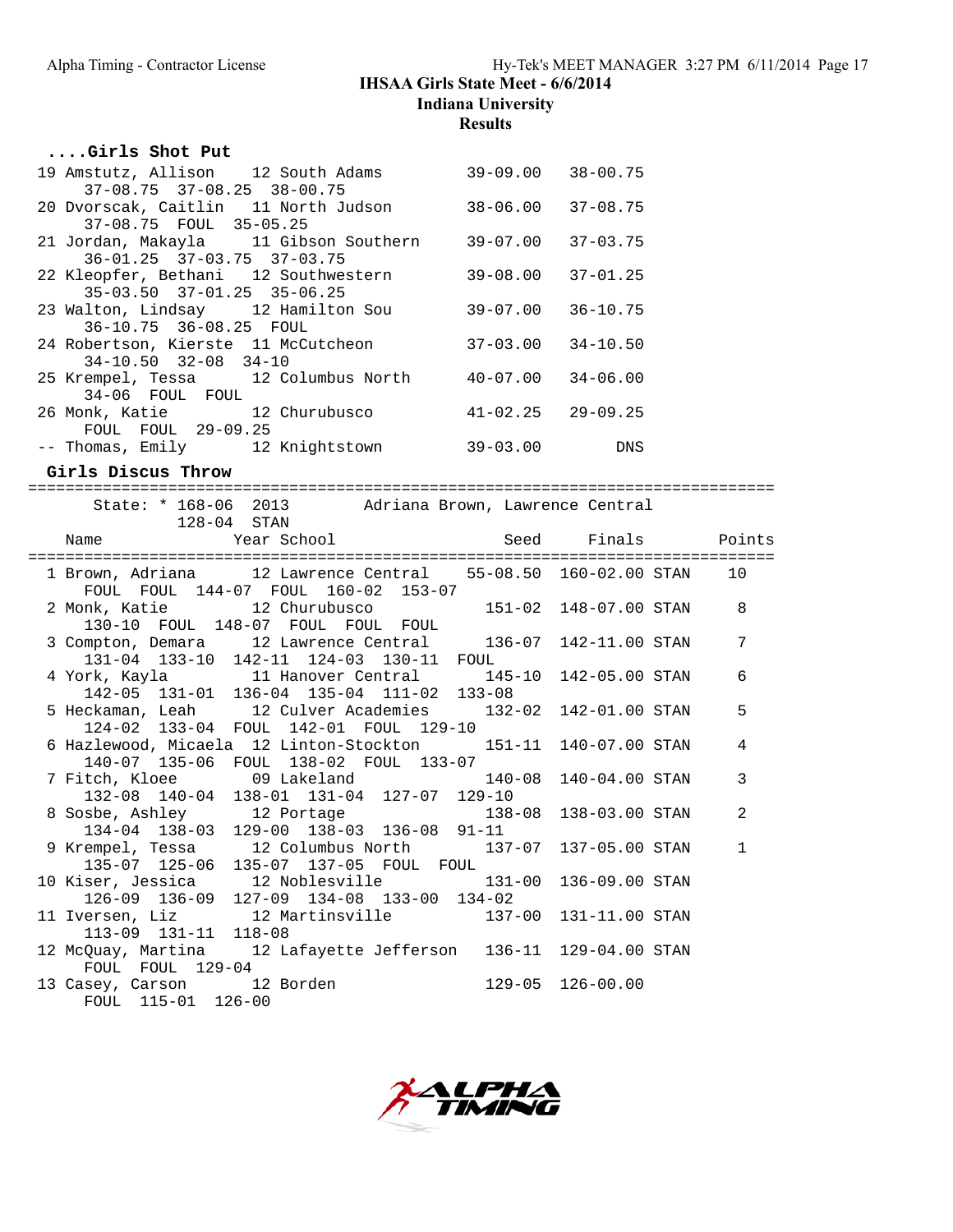| Girls Discus Throw                                                                                                                                                                                                                |                                          |                      |                                    |         |
|-----------------------------------------------------------------------------------------------------------------------------------------------------------------------------------------------------------------------------------|------------------------------------------|----------------------|------------------------------------|---------|
| 13 Cauhorn, Jacey 12 East Noble 121-09 126-00.00<br>$126-00$ $111-03$ $120-04$                                                                                                                                                    |                                          |                      |                                    |         |
| 15 Calhoun, Ali 12 Center Grove 130-07 124-10.00<br>124-10 119-11 FOUL<br>16 Csaszar, Madison 10 Whiteland Community 138-08 123-10.00                                                                                             |                                          |                      |                                    |         |
| 118-09 117-02 123-10                                                                                                                                                                                                              |                                          |                      |                                    |         |
| 17 Brooks, Megan 12 Charlestown 128-11 123-04.00<br>FOUL FOUL 123-04                                                                                                                                                              |                                          |                      |                                    |         |
| 18 Rawls, Kaitlyn 12 Delta<br>115-11 FOUL 120-06                                                                                                                                                                                  |                                          |                      | $124-04$ $120-06.00$               |         |
| 19 Sherwood, Stephani 11 EV Memorial 118-08 120-00.00<br>114-03 108-00 120-00                                                                                                                                                     |                                          |                      |                                    |         |
| 20 Corbin, Sarah 11 Mooresville 129-01 119-11.00<br>94-05 119-11 119-05                                                                                                                                                           |                                          |                      |                                    |         |
| 21 Kiszenia, Nicole 12 Lowell<br>116-08 119-01 113-09                                                                                                                                                                             |                                          |                      | $128-04$ $119-01.00$               |         |
| 22 Landuyt, Jacquelin 12 Greenfield-Central 135-02 117-09.00<br>117-09 116-10 FOUL                                                                                                                                                |                                          |                      |                                    |         |
| 23 Coolman, Paige 12 Huntington North 125-00 114-08.00<br>109-07 114-08 FOUL                                                                                                                                                      |                                          |                      |                                    |         |
| 24 Burgess, Brianna 12 TH North 118-01 107-00.00<br>FOUL 107-00 FOUL                                                                                                                                                              |                                          |                      |                                    |         |
| 25 Amstutz, Allison 12 South Adams 118-01 101-05.00<br>101-05 FOUL FOUL                                                                                                                                                           |                                          |                      |                                    |         |
| 26 Sanders, Zion 09 Evansville Central 111-07 96-06.00<br>83-09 84-02 96-06                                                                                                                                                       |                                          |                      |                                    |         |
| 27 Uhl, Natalie $12$ Henryville $148-00$ 92-09.00<br>92-09 FOUL FOUL                                                                                                                                                              |                                          |                      |                                    |         |
| -- Williams, Arvietta 12 Harrison (W1) 133-05 FOUL<br>FOUL FOUL FOUL                                                                                                                                                              |                                          |                      |                                    |         |
|                                                                                                                                                                                                                                   |                                          |                      |                                    |         |
|                                                                                                                                                                                                                                   | Women - Team Rankings - 16 Events Scored |                      |                                    |         |
|                                                                                                                                                                                                                                   |                                          |                      |                                    |         |
| 1) Lawrence Central $\begin{array}{ccc} 47 & 2) & \text{Pike} & 38 \\ 3) & \text{Warren Central} & 35 & 4) & \text{Fort Wayne Northern} & 28 \\ 4) & \text{Hamilton Southern} & 28 & 6) & \text{Noblesville} & 23 \\ \end{array}$ |                                          |                      |                                    |         |
|                                                                                                                                                                                                                                   |                                          |                      |                                    |         |
| 6) Carmel                                                                                                                                                                                                                         |                                          |                      | 23 8) Fort Wayne Concordia Luth 22 |         |
| 9) Bellmont<br>11) PENDLETON HEIGHTS<br>13) Fynnauille Peace (18) 12 10 Mest Lafayette<br>13) Fynnauille Peace (18) 11) Gary West Side                                                                                            |                                          |                      |                                    | 19      |
|                                                                                                                                                                                                                                   |                                          |                      |                                    | 18      |
| 13) Evansville Bosse 17 13) North Central (Indianapol 17                                                                                                                                                                          |                                          |                      |                                    |         |
| 15) Penn                                                                                                                                                                                                                          | 16                                       | 15) Fishers          |                                    | 16      |
| 17) Fort Wayne North Side                                                                                                                                                                                                         | 15                                       | 17) Jennings County  |                                    | 15      |
| 19) Columbus North                                                                                                                                                                                                                | 14                                       | 20) Crown Point      |                                    | 13      |
| 20) Center Grove                                                                                                                                                                                                                  | 13                                       | 22) South Bend Adams |                                    | 12      |
| 23) Culver Academies                                                                                                                                                                                                              | 11                                       | 23) Avon             |                                    | 11      |
| 25) Martinsville                                                                                                                                                                                                                  | 10                                       | 25) Mishawaka        |                                    | 10      |
| 25) Hammond Bishop Noll Instit                                                                                                                                                                                                    | 10                                       |                      | 25) Terre Haute North Vigo         | 10      |
| 29) Homestead                                                                                                                                                                                                                     | 9                                        | 30) Plainfield       |                                    | $\,8\,$ |
| 30) Warsaw Community                                                                                                                                                                                                              | 8                                        | 30) Churubusco       |                                    | 8       |
| 30) Carroll (Fort Wayne)                                                                                                                                                                                                          | 8                                        | 30) Linton-Stockton  |                                    | 8       |

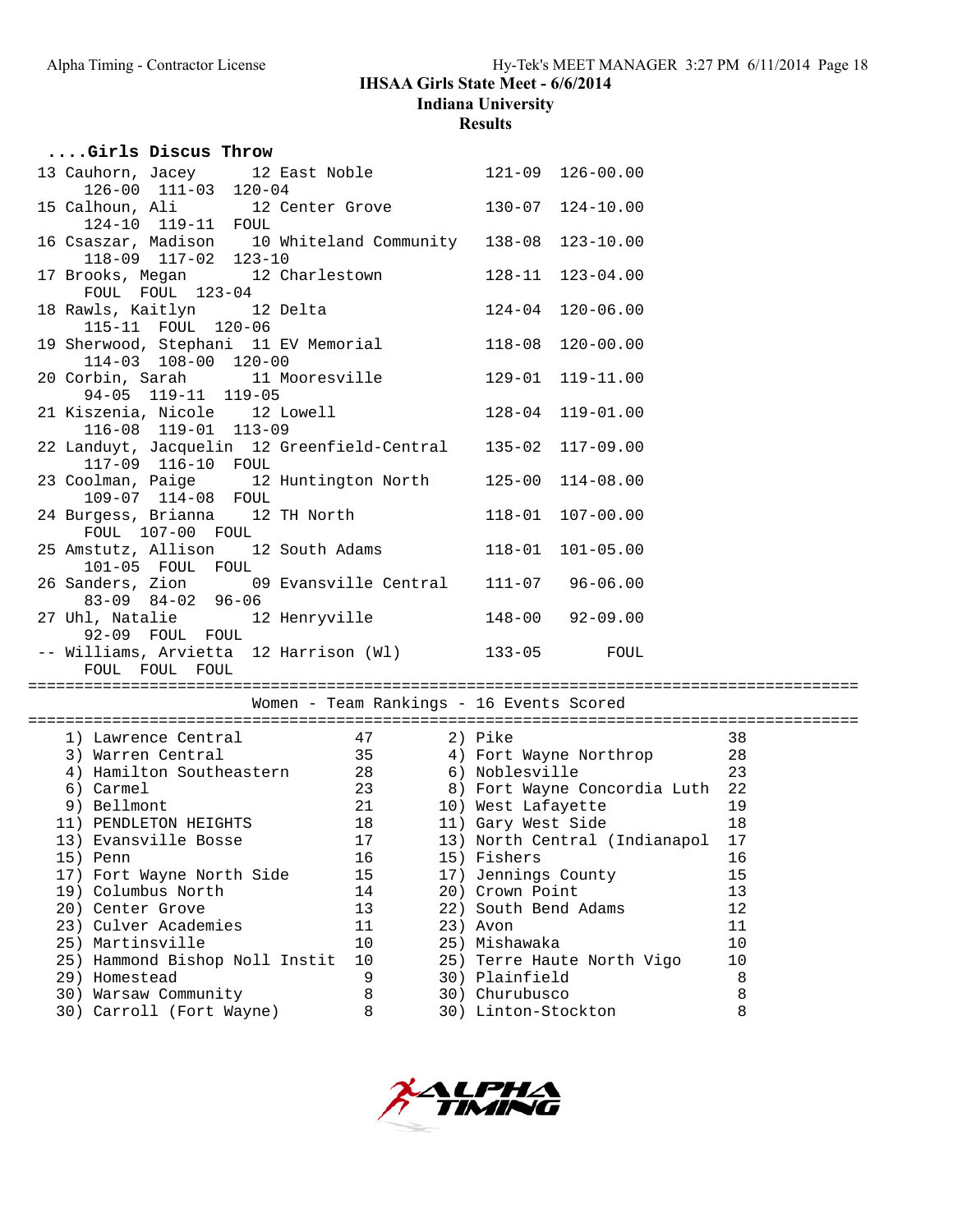| Girls Discus Throw                         |                 |                                         |                |
|--------------------------------------------|-----------------|-----------------------------------------|----------------|
| 30) Oak Hill                               | 8               | 30) LAPEL                               | 8              |
| 37) Fort Wayne Snider                      | 7               | 37) Franklin Central                    | 7              |
| 37) Hobart                                 | $7\overline{ }$ | 37) Fremont                             | 7              |
| 41) Fort Wayne Wayne                       | 6.50            | 42) Perry Meridian                      | 6              |
| 42) Hanover Central                        | 6               | 42) South Bend Riley                    | 6              |
| 42) Lawrence North                         | 6               | 42) Angola                              | 6              |
| 47) Hamilton Heights                       | 5               | 47) Floyd Central                       | 5              |
| 49) Rochester Community                    | 4               | 49) New Albany                          | $\overline{4}$ |
| 49) New Prairie                            | $\overline{4}$  | 49) Huntington North                    | $\overline{4}$ |
| 49) Manchester                             | $\overline{4}$  | 54) Greenfield-Central                  | 3.50           |
| 55) Elkhart Memorial                       | $\mathbf{3}$    | 55) Greenwood Community                 | 3              |
| 55) Bloomington North                      | 3               | 55) Northwestern                        | 3              |
| 55) Westfield                              | 3               | 55) Concord                             | 3              |
| 55) Lakeland                               | 3               | 62) Lake Central                        | 2.50           |
| 62) Evansville Reitz Memorial              | 2.50            | 64) Portage                             | 2              |
| 64) Batesville                             | $\overline{2}$  | 64) Merrillville                        | 2              |
| 64) Northview                              | $\overline{2}$  | 64) Tell City                           | 2              |
| 64) Zionsville                             | 2               | 70) Plymouth                            | $\mathbf{1}$   |
| 70) Kankakee Valley                        | $\mathbf{1}$    | 70) Fort Wayne South Side               | $\mathbf{1}$   |
| 70) Kokomo                                 | $\mathbf{1}$    |                                         |                |
|                                            |                 |                                         |                |
|                                            |                 | Combined Team Scores - 16 Events Scored |                |
|                                            |                 |                                         |                |
|                                            |                 |                                         |                |
| 1) Lawrence Central                        | 47              | 2) Pike                                 | 38             |
| 3) Warren Central                          | 35              | 4) Fort Wayne Northrop                  | 28             |
| 4) Hamilton Southeastern                   | 28              | 6) Noblesville                          | 23             |
| 6) Carmel                                  | 23              | 8) Fort Wayne Concordia Luth 22         |                |
| 9) Bellmont                                | 21              | 10) West Lafayette                      | 19             |
| 11) PENDLETON HEIGHTS                      | 18              | 11) Gary West Side                      | 18             |
| 13) Evansville Bosse                       | 17              | 13) North Central (Indianapol 17        |                |
| 15) Penn                                   | 16 —            | 15) Fishers                             | 16             |
| 17) Fort Wayne North Side                  | 15              | 17) Jennings County                     | 15             |
| 19) Columbus North                         | 14              | 20) Crown Point                         | 13             |
| 20) Center Grove                           | 13              | 22) South Bend Adams                    | 12             |
| 23) Culver Academies                       | 11              | 23) Avon                                | 11             |
| 25) Martinsville                           | 10              | 25) Mishawaka                           | 10             |
| 25) Hammond Bishop Noll Instit 10          |                 | 25) Terre Haute North Vigo              | 10             |
| 29) Homestead                              | 9               | 30) Plainfield                          | 8              |
| 30) Warsaw Community                       | 8               | 30) Churubusco                          | 8              |
| 30) Carroll (Fort Wayne)                   | $\,8\,$         | 30) Linton-Stockton                     | 8              |
| 30) Oak Hill                               | 8               | 30) LAPEL                               | 8              |
| 37) Fort Wayne Snider                      | 7               | 37) Franklin Central                    | 7              |
| 37) Hobart                                 | 7               | 37) Fremont                             | 7              |
| 41) Fort Wayne Wayne                       | 6.50            | 42) Perry Meridian                      | 6              |
| 42) Hanover Central                        | 6               | 42) South Bend Riley                    | 6              |
| 42) Lawrence North<br>47) Hamilton Heights | 6<br>5          | 42) Angola<br>47) Floyd Central         | 6<br>5         |



 49) Rochester Community 4 49) New Albany 4 49) New Prairie 4 49) Huntington North 4 49) Manchester 4 54) Greenfield-Central 3.50